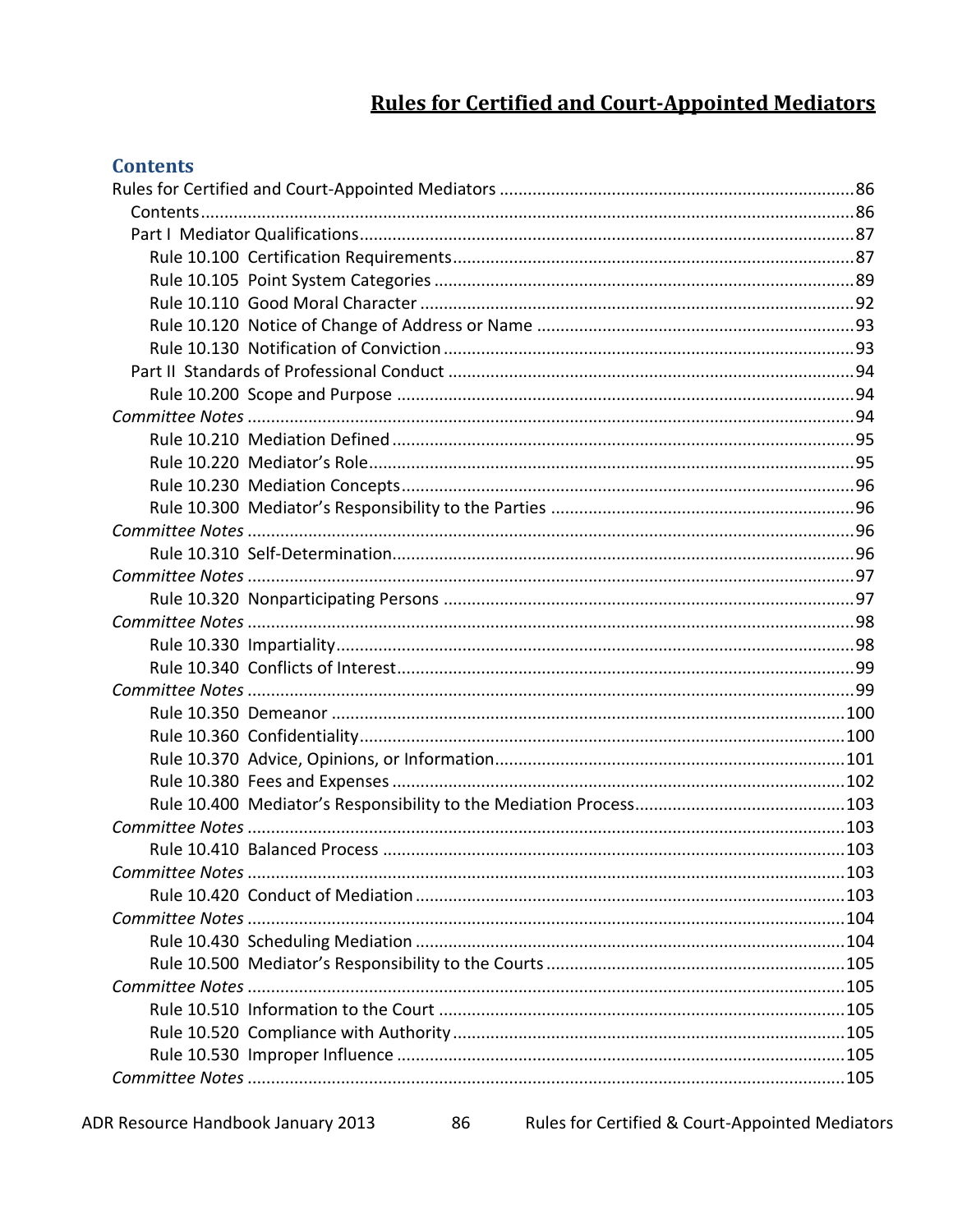## **Part I Mediator Qualifications**

### <span id="page-1-1"></span><span id="page-1-0"></span>**Rule 10.100 Certification Requirements**

- (a) General. For certification as a county court, family, circuit court, dependency, or appellate mediator, a mediator must be at least 21 years of age and be of good moral character. For certification as a county court, family, circuit court or dependency mediator, one must have the required number of points for the type of certification sought as specifically required in rule 10.105.
- (b) County Court Mediators. For initial certification as a mediator of county court matters, an applicant must have at least a high school diploma or a General Equivalency Diploma (GED) and 100 points, which shall include:

ADR Resource Handbook January 2013 87 Rules for Certified & Court-Appointed Mediators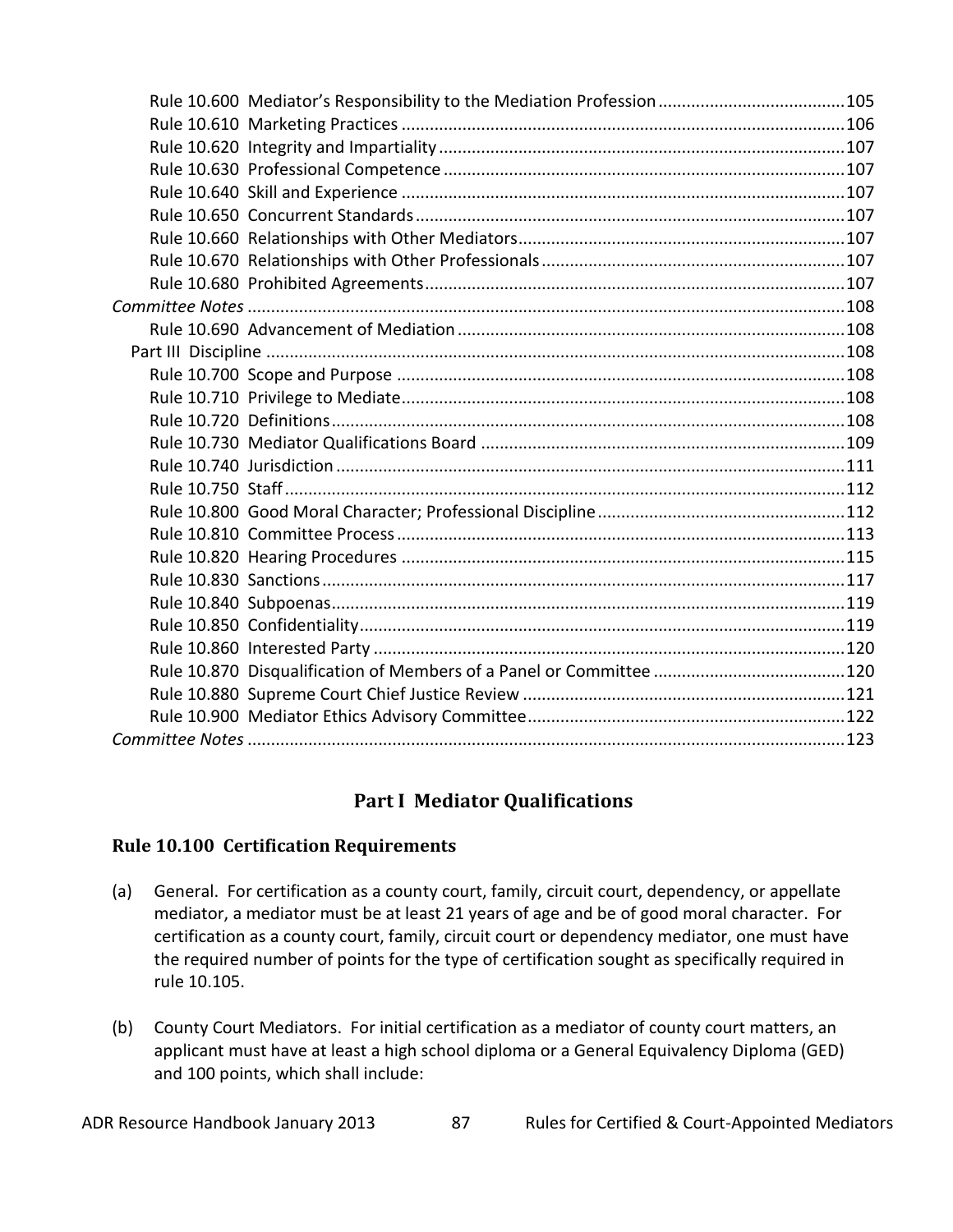30 points for successful completion of a Florida Supreme Court certified county court mediation training program;

- (1) 10 points for education; and
- (2) 60 points for mentorship.
- (c) Family Mediators. For initial certification as a mediator of family and dissolution of marriage issues, an applicant must have at least a bachelor's degree and 100 points, which shall include, at a minimum:
	- (1) 30 points for successful completion of a Florida Supreme Court certified family mediation training program;
	- (2) 25 points for education/mediation experience; and
	- (3) 30 points for mentorship.

Additional points above the minimum requirements may be awarded for completion of additional education/mediation experience, mentorship, and miscellaneous activities.

- (d) Circuit Court Mediators. For initial certification as a mediator of circuit court matters, other than family matters, an applicant must have at least a bachelor's degree and 100 points, which shall include, at a minimum:
	- (1) 30 points for successful completion of a Florida Supreme Court certified circuit mediation training program;
	- (2) 25 points for education/mediation experience; and
	- (3) 30 points for mentorship.

Additional points above the minimum requirements may be awarded for completion of additional education/mediation experience, mentorship, and miscellaneous activities.

- (e) Dependency Mediators. For initial certification as a mediator of dependency matters, as defined in Florida Rule of Juvenile Procedure 8.290, an applicant must have at least a bachelor's degree and 100 points, which shall include, at a minimum:
	- (1) 30 points for successful completion of a Florida Supreme Court certified dependency mediation training program;
	- (2) 25 points for education/mediation experience; and
	- (3) 40 points for mentorship.

Additional points above the minimum requirements may be awarded for completion of additional education/mediation experience, mentorship, and miscellaneous activities.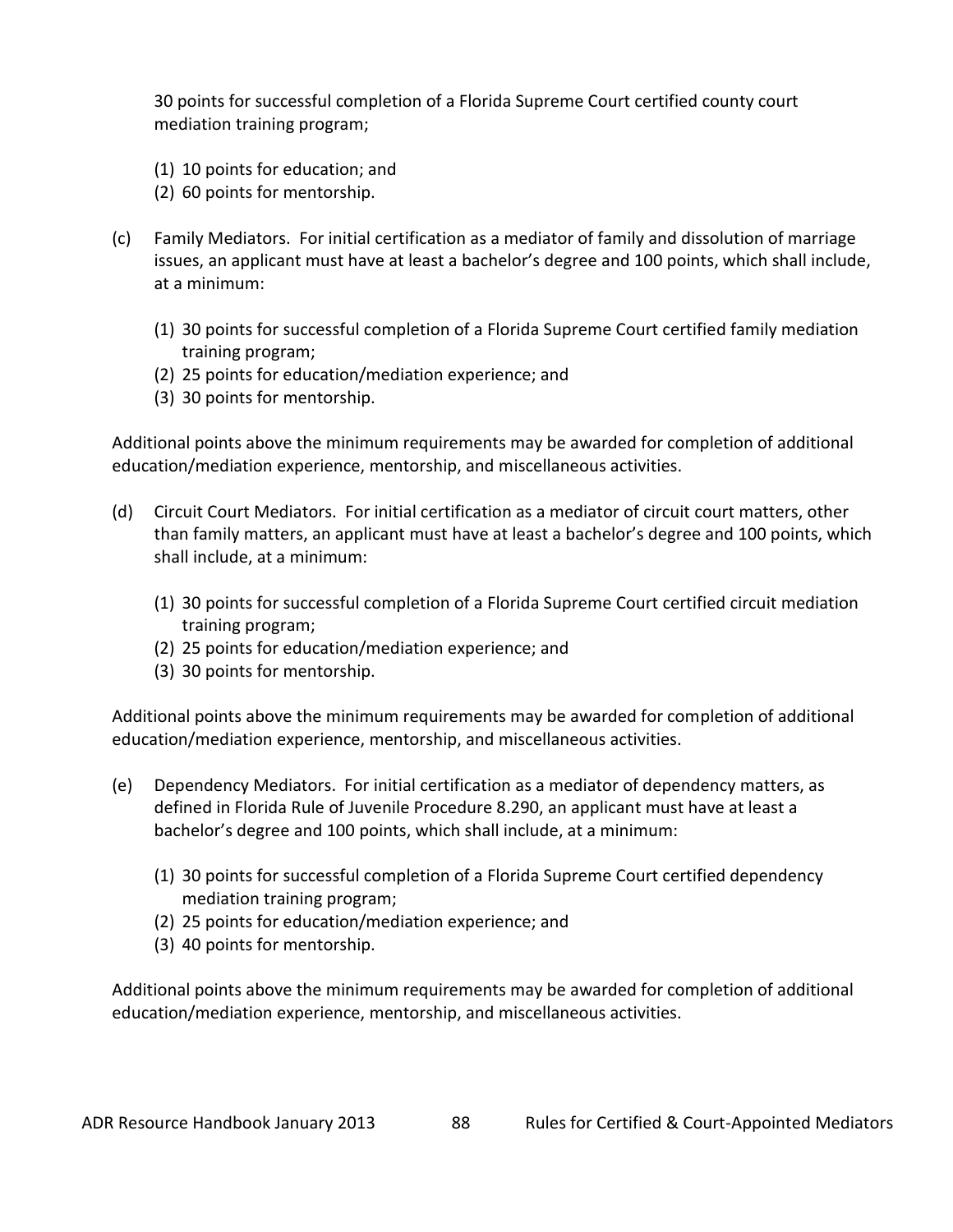- (f) Appellate Mediators. For initial certification as a mediator of appellate matters, an applicant must be a Florida Supreme Court certified circuit, family or dependency mediator and successfully complete a Florida Supreme Court certified appellate mediation training program.
- (g) Senior Judges Serving As Mediators. A senior judge may serve as a mediator in a courtordered mediation only if certified by the Florida Supreme Court as a mediator for that type of mediation.
- (h) Referral for Discipline. If the certification or licensure necessary for any person to be certified as a family or circuit mediator is suspended or revoked, or if the mediator holding such certification or licensure is in any other manner disciplined, such matter shall be referred to the Mediator Qualifications Board for appropriate action pursuant to rule 10.800.
- (i) Special Conditions. Mediators who are certified prior to August 1, 2006, shall not be subject to the point requirements for any category of certification in relation to which continuing certification is maintained.

### <span id="page-3-0"></span>**Rule 10.105 Point System Categories**

(a) Education. Points shall be awarded in accordance with the following schedule (points are only awarded for the highest level of education completed and honorary degrees are not included):

| High School Diploma/GED                           | 10 points |
|---------------------------------------------------|-----------|
| Associate's Degree                                | 15 points |
| Bachelor's Degree                                 | 20 points |
| Master's Degree                                   | 25 points |
| Master's Degree in Conflict Resolution            | 30 points |
| Doctorate (e.g., Ph.D., J.D., M.D., Ed.D., LL.M)  | 30 points |
| Ph.D. from Accredited Conflict Resolution Program | 40 points |

An additional five points will be awarded for completion of a graduate level conflict resolution certificate program in an institution which has been accredited by Middle States Association of Colleges and Schools, the New England Association of Schools and Colleges, the North Central Association of Colleges and Schools, the Northwest Association of Schools and Colleges, the Southern Association of Colleges and Schools, the Western Association of Schools and Colleges, the American Bar Association, or an entity of equal status.

(b) Mediation Experience. One point per year will be awarded to a Florida Supreme Court certified mediator for each year that mediator has mediated at least 15 cases of any type. In the alternative, a maximum of five points will be awarded to any mediator, regardless of Florida Supreme Court certification, who has conducted a minimum of 100 mediations over a consecutive five-year period.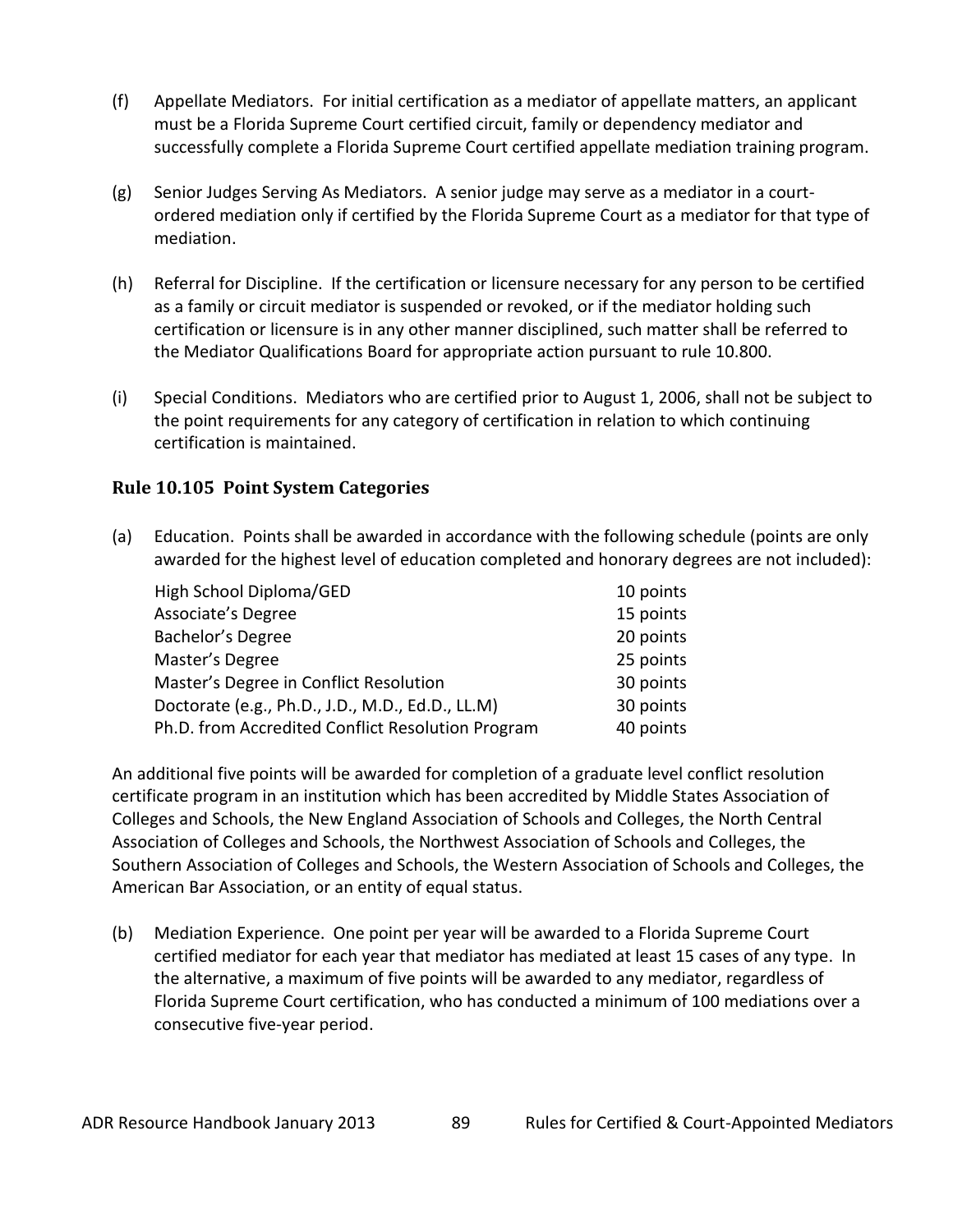- (c) Mentorship. Ten points will be awarded for each supervised mediation completed of the type for which certification is sought and five points will be awarded for each mediation session of the type for which certification is sought which is observed.
- (d) Miscellaneous Points.
	- (1) Five points shall be awarded to applicants currently licensed or certified in any United States jurisdiction in psychology, accounting, social work, mental health, health care, education, or the practice of law or mediation. Such award shall not exceed a total of five points regardless of the number of licenses or certifications obtained.
	- (2) Five points shall be awarded for possessing conversational ability in a foreign language as demonstrated by certification by the American Council on the Teaching of Foreign Languages (ACTFL) Oral Proficiency Test, qualification as a court interpreter, accreditation by the American Translators Association, or approval as a sign language interpreter by the Registry of Interpreters for the Deaf. Such award shall not exceed a total of five points regardless of the number of languages in which the applicant is proficient.
	- (3) Five points shall be awarded for the successful completion of a mediation training program (minimum 30 hours in length) which is certified or approved by a jurisdiction other than Florida and which may not be the required Florida Supreme Court certified mediation training program. Such award shall not exceed five points regardless of the number of training programs completed.
	- (4) Five points shall be awarded for certification as a mediator by the Florida Supreme Court. Such award shall not exceed five points per category regardless of the number of training programs completed or certifications obtained.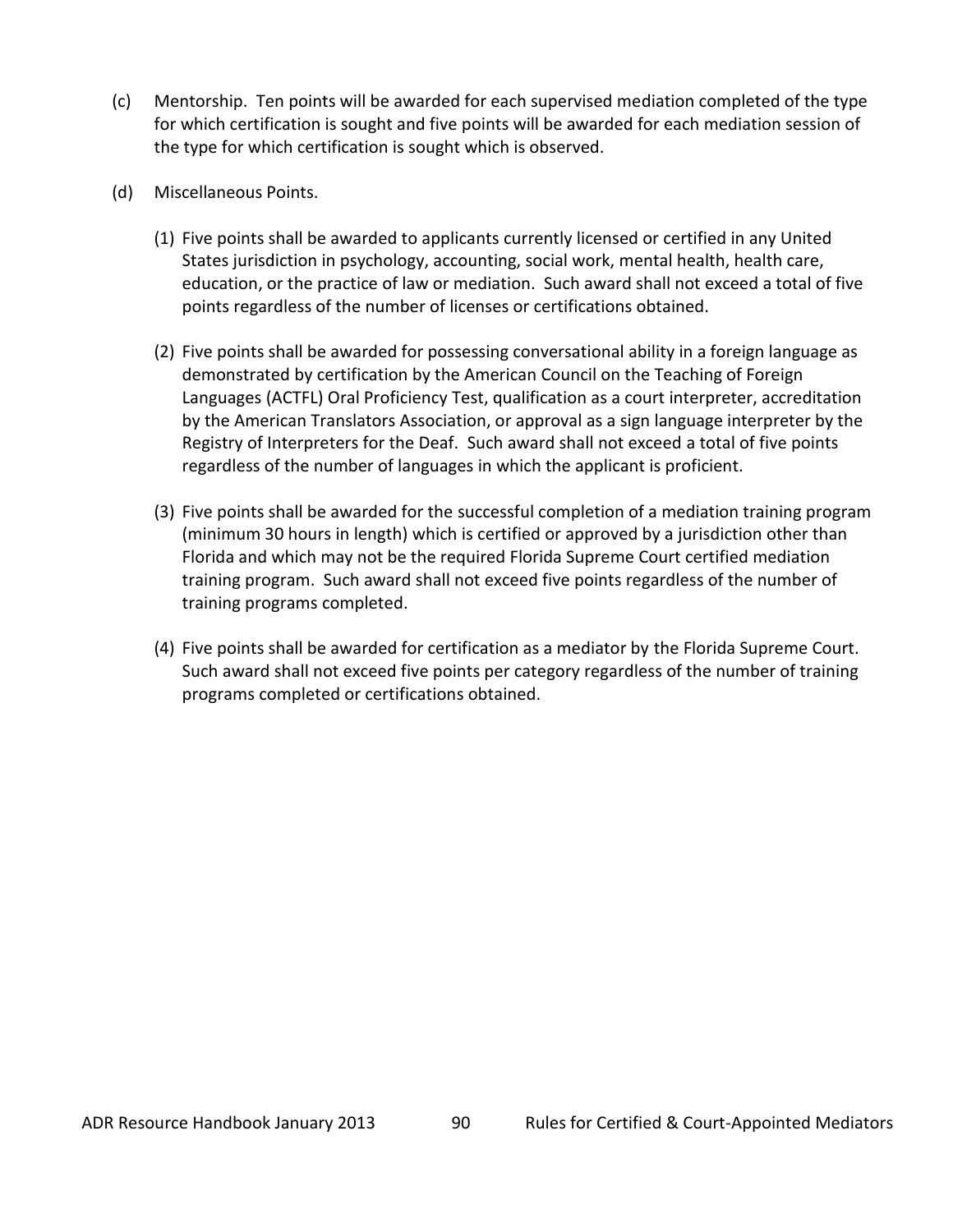The following table is intended to illustrate the point system established in this rule. Any discrepancy between the table and the written certification requirements shall be resolved in favor of the latter.

| <b>Points Needed Per Area of Certification</b> |     | <b>Minimum Points Required in Each Area</b>                                                                                                                    |  |
|------------------------------------------------|-----|----------------------------------------------------------------------------------------------------------------------------------------------------------------|--|
| County                                         | 100 | 30 certified county mediation training; 10 education (minimum HS Diploma/GED); 60<br>mentorship                                                                |  |
| Family                                         | 100 | 30 certified family mediation training; 25 education/mediation experience (minimum<br>Bachelor's Degree); 30 mentorship [and requires 15 additional points]    |  |
| Dependency                                     | 100 | 30 certified dependency mediation training; 25 education/mediation experience<br>(minimum Bachelor's Degree); 40 mentorship [and requires 5 additional points] |  |
| Circuit                                        | 100 | 30 certified circuit mediation training, 25 education/mediation experience (minimum<br>Bachelor's Degree); 30 mentorship; [and requires 15 additional points]  |  |

| Education/Mediation Experience (points awarded for highest level of education received)                                                   |           |                                         |    |  |
|-------------------------------------------------------------------------------------------------------------------------------------------|-----------|-----------------------------------------|----|--|
| HS Diploma/GED                                                                                                                            | 10 points | Master's Degree in Conflict Resolution  | 30 |  |
| Associate's Degree                                                                                                                        | 15 points | Doctorate (e.g., JD, MD, PhD, EdD, LLM) | 30 |  |
| Bachelor's Degree                                                                                                                         | 20 points | Ph.D. from accredited CR Program        | 40 |  |
| Master's Degree                                                                                                                           | 25 points | Graduate Certificate CR Program         | +5 |  |
| Flashed acutified seediction 4 section secures in which seedicted at least 4F seedictions (assumed). OD conversational section of section |           |                                         |    |  |

Florida certified mediator: 1 point per year in which mediated at least 15 mediations (any type) OR any mediator: – 5 points for minimum of 100 mediations (any type) over a 5 year period

| Mentorship - must work with at least 2 different certified mediators and must be completed for the type of certification sought |                                   |  |  |
|---------------------------------------------------------------------------------------------------------------------------------|-----------------------------------|--|--|
| Observation                                                                                                                     | 5 points each session             |  |  |
| Supervised Mediation                                                                                                            | 10 points each complete mediation |  |  |

| <b>Miscellaneous Points</b>                                                                                                                                                                                                                                                                                |                  |
|------------------------------------------------------------------------------------------------------------------------------------------------------------------------------------------------------------------------------------------------------------------------------------------------------------|------------------|
| Licensed to practice law, psychology, accounting, social work, mental health, health care, education<br>or mediation in any US jurisdiction                                                                                                                                                                | 5 points (total) |
| <b>Florida Certified Mediator</b>                                                                                                                                                                                                                                                                          | 5 points (total) |
| Foreign Language Conversational Ability as demonstrated by certification by ACTFL Oral Proficiency<br>Test; qualified as a court interpreter; or accredited by the American Translators Association; Sign<br>Language Interpreter as demonstrated by approval by the Registry of Interpreters for the Deaf | 5 points (total) |
| Completion of additional mediation training program (minimum 30 hours in length)<br>certified/approved by a state or court other than Florida                                                                                                                                                              | 5 points (total) |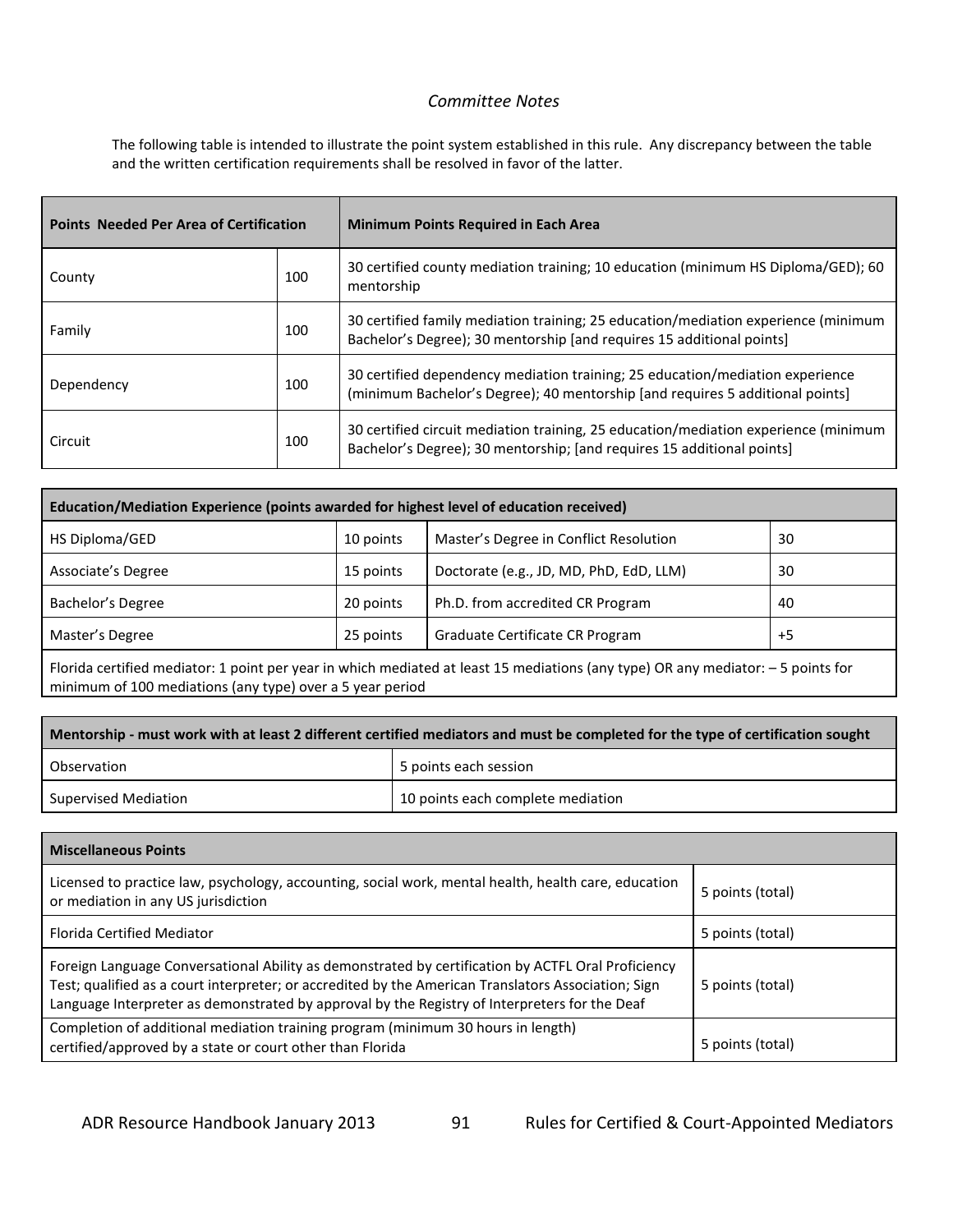#### <span id="page-6-0"></span>**Rule 10.110 Good Moral Character**

- (a) General Requirement. No person shall be certified by this Court as a mediator unless such person first produces satisfactory evidence of good moral character as required by rule 10.100.
- (b) Purpose. The primary purpose of the requirement of good moral character is to ensure protection of the participants in mediation and the public, as well as to safeguard the justice system. A mediator shall have, as a prerequisite to certification and as a requirement for continuing certification, the good moral character sufficient to meet all of the Mediator Standards of Professional Conduct set out in rules 10.200-10.690.
- (c) Certification. The following shall apply in relation to determining the good moral character required for initial and continuing mediator certification:
	- (1) The applicant's or mediator's good moral character may be subject to inquiry when the applicant's or mediator's conduct is relevant to the qualifications of a mediator.
	- (2) An applicant for initial certification who has been convicted of a felony shall not be eligible for certification until such person has received a restoration of civil rights.
	- (3) An applicant for initial certification who is serving a sentence of felony probation shall not be eligible for certification until termination of the period of probation.
	- (4) In assessing whether the applicant's or mediator's conduct demonstrates a present lack of good moral character the following factors shall be relevant:
		- (A) the extent to which the conduct would interfere with a mediator's duties and responsibilities;
		- (B) the area of mediation in which certification is sought or held;
		- (C) the factors underlying the conduct;
		- (D) the applicant's or mediator's age at the time of the conduct;
		- (E) the recency of the conduct;
		- (F) the reliability of the information concerning the conduct;
		- (G) the seriousness of the conduct as it relates to mediator qualifications;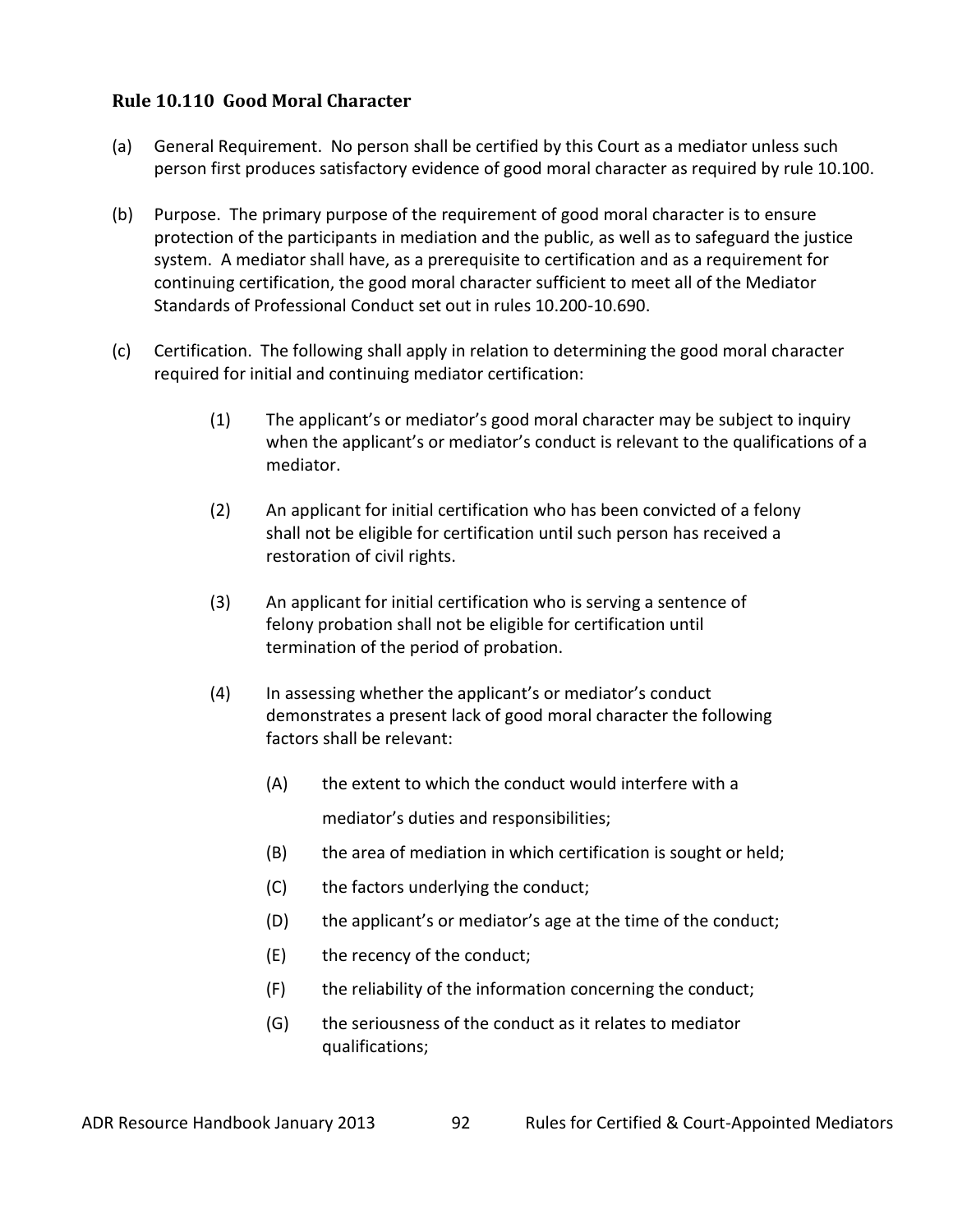- (H) the cumulative effect of the conduct or information;
- (I) any evidence of rehabilitation;
- (J) the applicant's or mediator's candor; and
- (K) denial of application, disbarment, or suspension from any profession.
- (d) Decertification. A certified mediator shall be subject to decertification for any knowing and willful incorrect material information contained in any mediator application. There is a presumption of knowing and willful violation if the application is completed, signed, and notarized.

## <span id="page-7-0"></span>**Rule 10.120 Notice of Change of Address or Name**

- (a) Address Change. Whenever any certified mediator changes residence or mailing address, that person must within 30 days thereafter notify the center of such change.
- (b) Name Change. Whenever any certified mediator changes legal name, that person must within 30 days thereafter notify the center of such change.

## <span id="page-7-1"></span>**Rule 10.130 Notification of Conviction**

- (a) Definition. "Conviction" means a determination of guilt which is the result of a trial, or entry of a plea of guilty or no contest, regardless of whether adjudication of guilt or imposition of sentence was suspended, deferred, or withheld, and applies in relation to any of the following:
	- (1) a felony, misdemeanor of the first degree, or misdemeanor of the second degree involving dishonesty or false statement;
	- (2) a conviction of a similar offense described in subdivision (1) that includes a conviction by a federal, military, or tribal tribunal, including courts-martial conducted by the Armed Forces of the United States;
	- (3) a conviction of a similar offense described in subdivision (1) that includes a conviction or entry of a plea of guilty or no contest resulting in a sanction in any jurisdiction of the United States or any foreign jurisdiction. A sanction includes, but is not limited to, a fine, incarceration in a state prison, federal prison, private correctional facility, or local detention facility; or
	- (4) a conviction of a similar offense described in subdivision (1) of a municipal or county ordinance in this or any other state.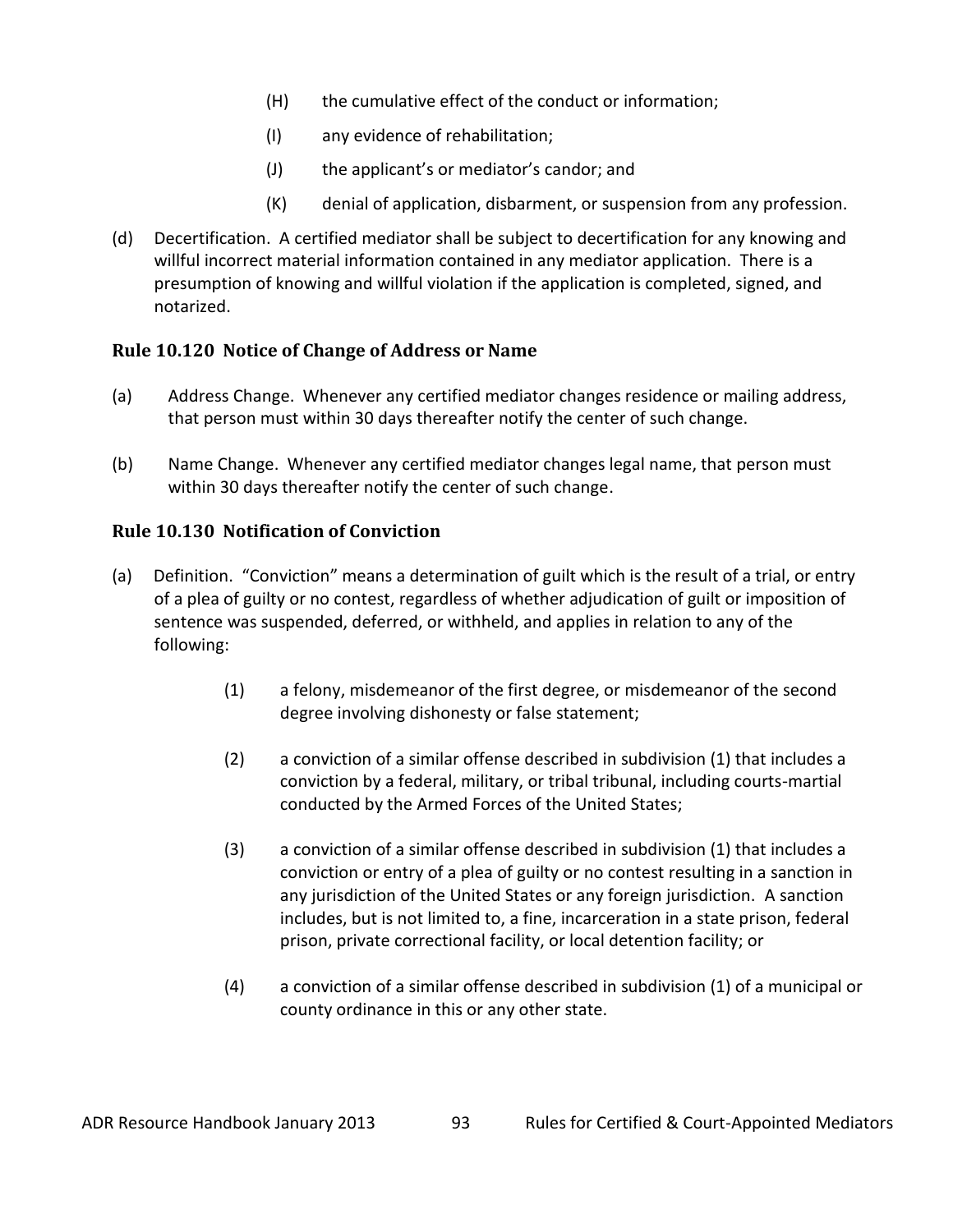(b) Report of Conviction. A conviction shall be reported in writing to the center within 30 days of such conviction. A report of conviction shall include a copy of the order or orders pursuant to which the conviction was entered.

(c) Suspension. Upon receipt of a report of felony conviction, the center shall immediately suspend all certifications and refer the matter to the qualifications complaint committee.

(d) Referral. Upon receipt of a report of misdemeanor conviction, the center shall refer the matter to the qualifications complaint committee for appropriate action. If the center becomes aware of a conviction prior to the required notification, it shall refer the matter to the qualifications complaint committee for appropriate action.

## **Part II Standards of Professional Conduct**

### <span id="page-8-1"></span><span id="page-8-0"></span>**Rule 10.200 Scope and Purpose**

These Rules provide ethical standards of conduct for certified and court-appointed mediators. They are intended to both guide mediators in the performance of their services and instill public confidence in the mediation process. The public's use, understanding, and satisfaction with mediation can only be achieved if mediators embrace the highest ethical principles. Whether the parties involved in a mediation choose to resolve their dispute is secondary in importance to whether the mediator conducts the mediation in accordance with these ethical standards.

### *Committee Notes*

<span id="page-8-2"></span>2000 Revision. In early 1991, the Florida Supreme Court Standing Committee on Mediation and Arbitration Rules was commissioned by the Chief Justice to research, draft and present for adoption both a comprehensive set of ethical standards for Florida mediators and procedural rules for their enforcement. To accomplish this task, the Committee divided itself into two subcommittees and, over the remainder of the year, launched parallel programs to research and develop the requested ethical standards and grievance procedures.

The Subcommittee on Ethical Standards began its task by searching the nation for other states or private dispute resolution organizations who had completed any significant work in defining the ethical responsibilities of professional mediators. After searching for guidance outside the state, the subcommittee turned to Florida's own core group of certified mediators for more direct and firsthand data. Through a series of statewide public hearings and meetings, the subcommittee gathered current information on ethical concerns based upon the expanding experiences of practicing Florida certified mediators. In May of 1992, the "Florida Rules for Certified and Court Appointed Mediators" became effective.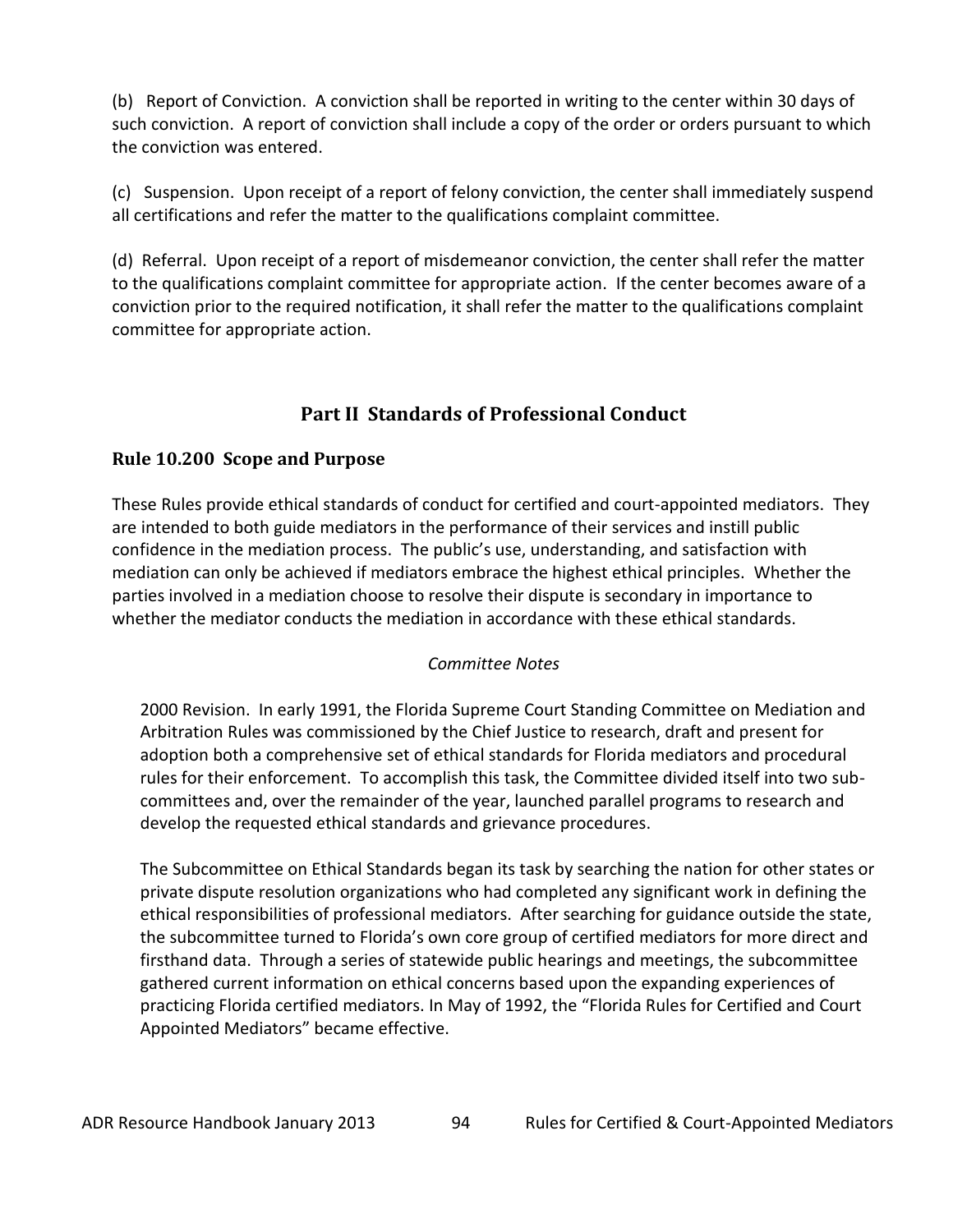In the years following the adoption of those ethical rules, the Committee observed their impact on the mediation profession. By 1998, several other states and dispute resolution organizations initiated research into ethical standards for mediation which also became instructive to the Committee. In addition, Florida's Mediator Qualifications Advisory Panel, created to field ethical questions from practicing mediators, gained a wealth of pragmatic experience in the application of ethical concepts to actual practice that became available to the Committee. Finally, The Florida Mediator Qualifications Board, the disciplinary body for mediators, developed specific data from actual grievances filed against mediators over the past several years, which also added to the available body of knowledge.

Using this new body of information and experience, the Committee undertook a yearlong study program to determine if Florida's ethical rules for mediators would benefit from review and revision. Upon reviewing the 1992 ethical Rules, it immediately became apparent to the Committee that reorganization, renumbering, and more descriptive titles would make the Rules more useful. For that reason, the Rules were reorganized into four substantive groups which recognized a mediator's ethical responsibilities to the "parties," the "process," the "profession" and the "courts." The intent of the Committee here was to simply make the Rules easier to locate. There is no official significance in the order in which the Rules appear; any one area is equally important as all other areas. The Committee recognizes many rules overlap and define specific ethical responsibilities which impact more than one area. Clearly, a violation of a rule in one section may very well injure relationships protected in another section.

Titles to the Rules were changed to more accurately reflect their content. Additionally, redundancies were eliminated, phrasing tightened, and grammatical changes made to more clearly state their scope and purpose.

Finally, the Committee sought to apply what had been learned. The 2000 revisions are the result of that effort.

### <span id="page-9-0"></span>**Rule 10.210 Mediation Defined**

Mediation is a process whereby a neutral and impartial third person acts to encourage and facilitate the resolution of a dispute without prescribing what it should be. It is an informal and nonadversarial process intended to help disputing parties reach a mutually acceptable agreement.

### <span id="page-9-1"></span>**Rule 10.220 Mediator's Role**

The role of the mediator is to reduce obstacles to communication, assist in the identification of issues and exploration of alternatives, and otherwise facilitate voluntary agreements resolving the dispute. The ultimate decision-making authority, however, rests solely with the parties.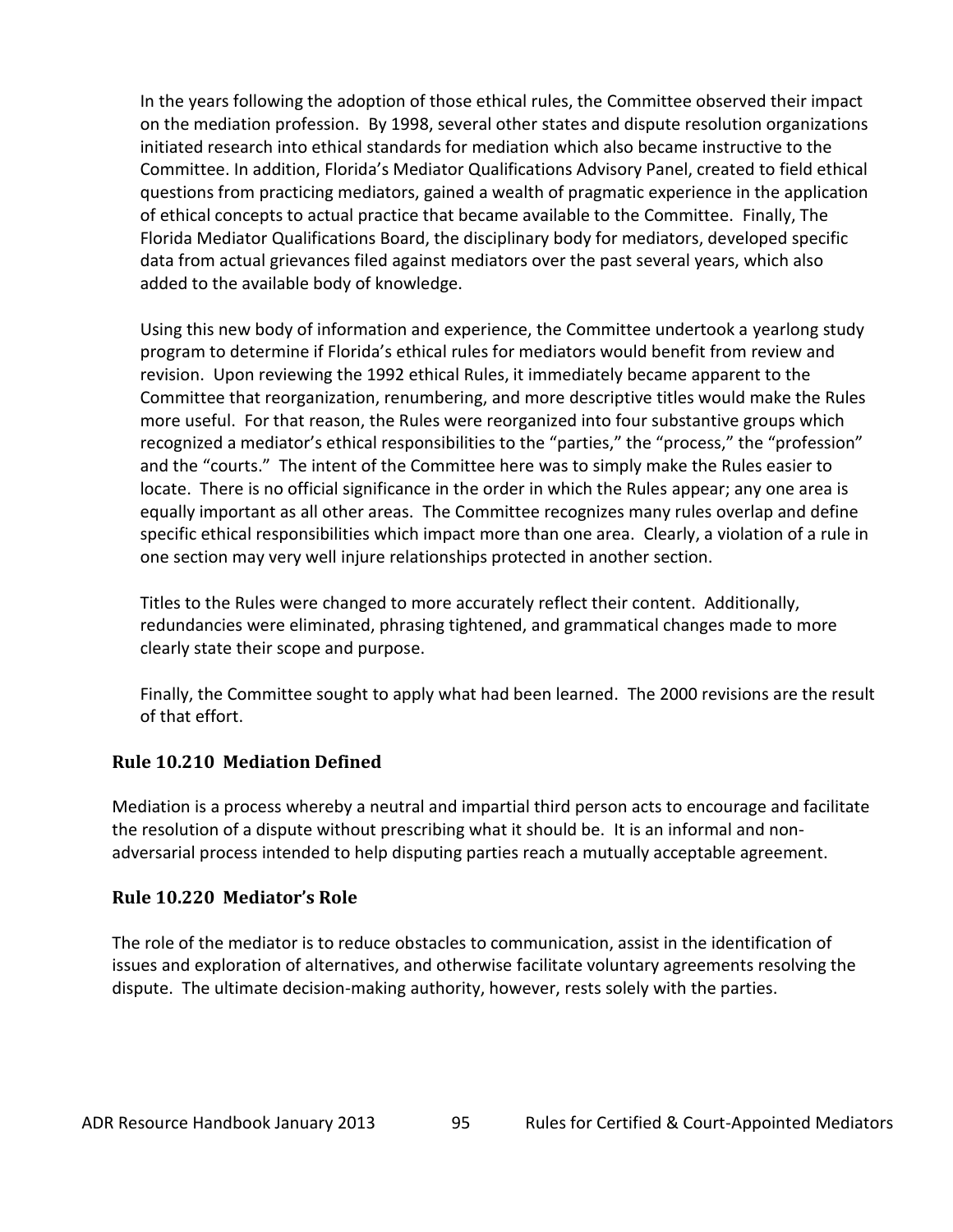### <span id="page-10-0"></span>**Rule 10.230 Mediation Concepts**

Mediation is based on concepts of communication, negotiation, facilitation, and problem-solving that emphasize:

- (a) self determination;
- (b) the needs and interests of the parties;
- (c) fairness;
- (d) procedural flexibility;
- (e) confidentiality; and
- (f) full disclosure.

## <span id="page-10-1"></span>**Rule 10.300 Mediator's Responsibility to the Parties**

The purpose of mediation is to provide a forum for consensual dispute resolution by the parties. It is not an adjudicatory procedure. Accordingly, a mediator's responsibility to the parties includes honoring their right of self-determination; acting with impartiality; and avoiding coercion, improper influence, and conflicts of interest. A mediator is also responsible for maintaining an appropriate demeanor, preserving confidentiality, and promoting the awareness by the parties of the interests of non-participating persons. A mediator's business practices should reflect fairness, integrity and impartiality.

### *Committee Notes*

<span id="page-10-2"></span>2000 Revision. Rules 10.300 - 10.380 include a collection of specific ethical concerns involving a mediator's responsibility to the parties to a dispute. Incorporated in this new section are the concepts formerly found in Rule 10.060 (Self Determination); Rule 10.070 (Impartiality/Conflict of Interest); Rule 10.080 (Confidentiality); Rule 10.090 (Professional Advice); and Rule 10.100 (Fees and Expenses). In addition, the Committee grouped under this heading ethical concerns dealing with the mediator's demeanor and courtesy, contractual relationships, and responsibility to non-participating persons.

### <span id="page-10-3"></span>**Rule 10.310 Self-Determination**

(a) Decision-making. Decisions made during a mediation are to be made by the parties. A mediator shall not make substantive decisions for any party. A mediator is responsible for assisting the parties in reaching informed and voluntary decisions while protecting their right of self-determination.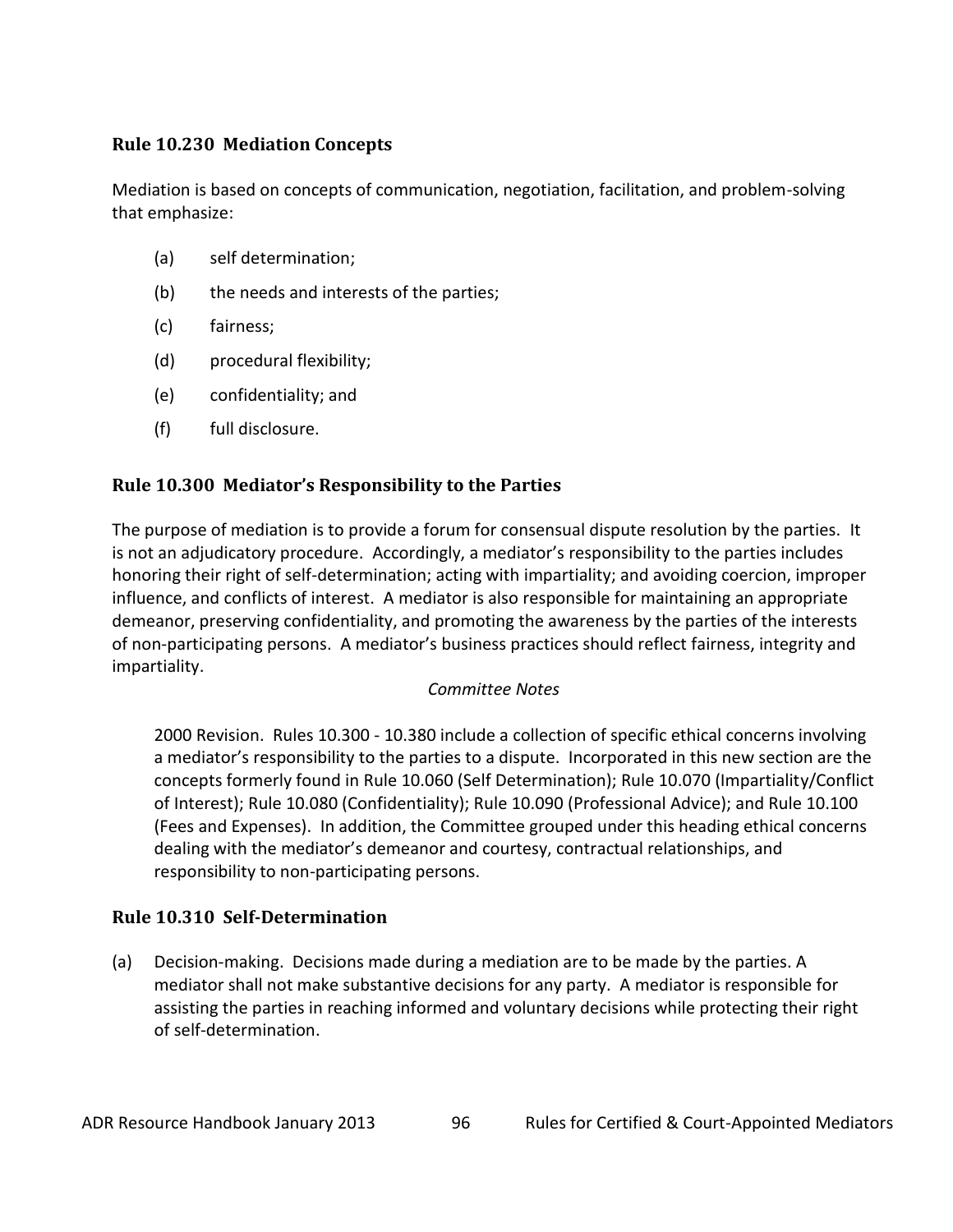- (b) Coercion Prohibited. A mediator shall not coerce or improperly influence any party to make a decision or unwillingly participate in a mediation.
- (c) Misrepresentation Prohibited. A mediator shall not intentionally or knowingly misrepresent any material fact or circumstance in the course of conducting a mediation.
- (d) Postponement or Cancellation. If, for any reason, a party is unable to freely exercise selfdetermination, a mediator shall cancel or postpone a mediation.

<span id="page-11-0"></span>2000 Revision. Mediation is a process to facilitate consensual agreement between parties in conflict and to assist them in voluntarily resolving their dispute. It is critical that the parties' right to self-determination (a free and informed choice to agree or not to agree) is preserved during all phases of mediation. A mediator must not substitute the judgment of the mediator for the judgment of the parties, coerce or compel a party to make a decision, knowingly allow a participant to make a decision based on misrepresented facts or circumstances, or in any other way impair or interfere with the parties' right of self-determination.

While mediation techniques and practice styles may vary from mediator to mediator and mediation to mediation, a line is crossed and ethical standards are violated when any conduct of the mediator serves to compromise the parties' basic right to agree or not to agree. Special care should be taken to preserve the party's right to self-determination if the mediator provides input to the mediation process. See Rule 10.370.

On occasion, a mediator may be requested by the parties to serve as a decision-maker. If the mediator decides to serve in such a capacity, compliance with this request results in a change in the dispute resolution process impacting self-determination, impartiality, confidentiality, and other ethical standards. Before providing decision-making services, therefore, the mediator shall ensure that all parties understand and consent to those changes. See Rules 10.330 and 10.340.

Under subdivision (d), postponement or cancellation of a mediation is necessary if the mediator reasonably believes the threat of domestic violence, existence of substance abuse, physical threat or undue psychological dominance are present and existing factors which would impair any party's ability to freely and willingly enter into an informed agreement.

### <span id="page-11-1"></span>**Rule 10.320 Nonparticipating Persons**

A mediator shall promote awareness by the parties of the interests of persons affected by actual or potential agreements who are not represented at mediation.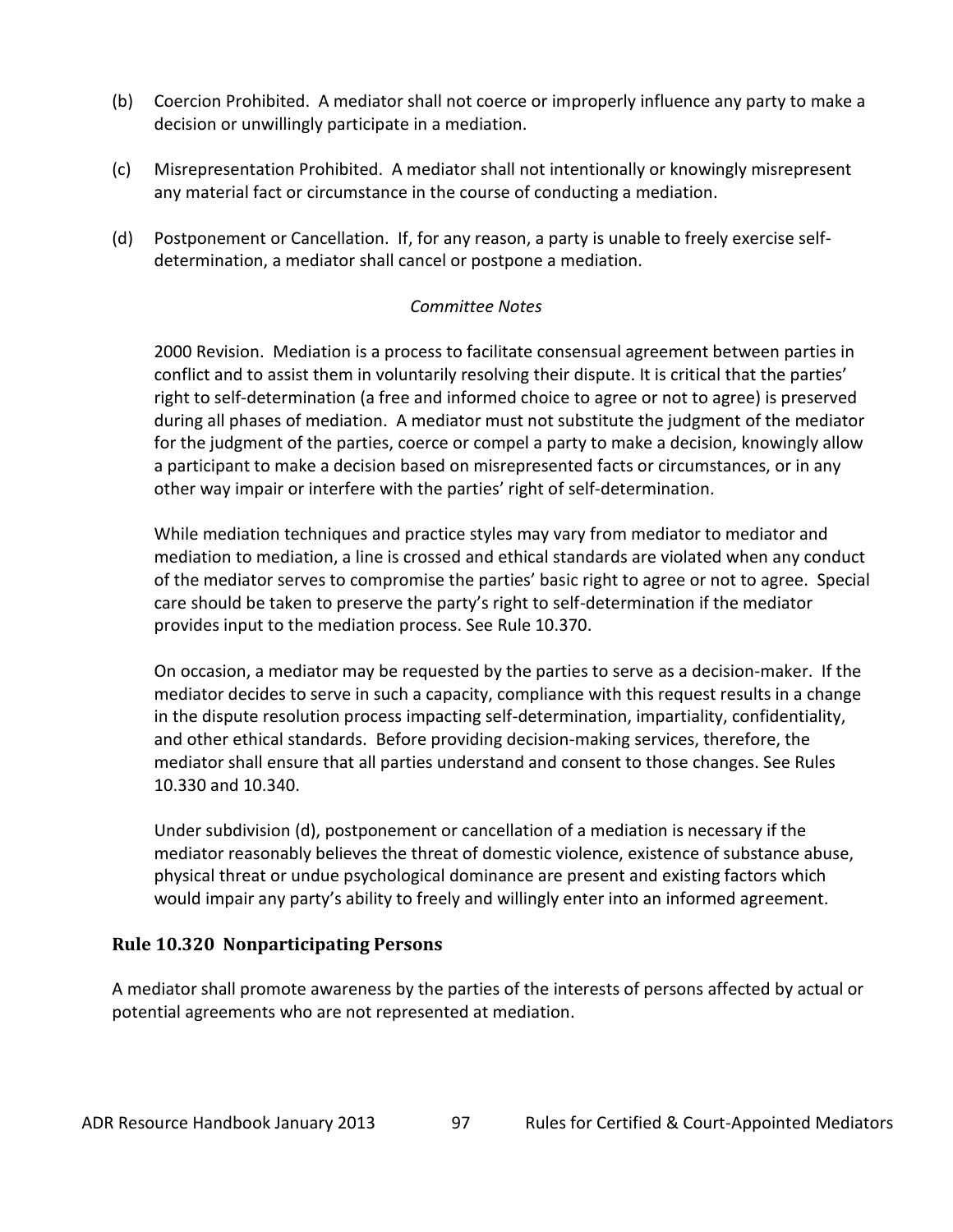<span id="page-12-0"></span>2000 Revision. Mediated agreements will often impact persons or entities not participating in the process. Examples include lienholders, governmental agencies, shareholders, and related commercial entities. In family and dependency mediations, the interests of children, grandparents or other related persons are also often affected. A mediator is responsible for making the parties aware of the potential interests of such non-participating persons.

In raising awareness of the interests of non-participating persons, however, the mediator should still respect the rights of the parties to make their own decisions. Further, raising awareness of possible interests of related entities should not involve advocacy or judgments as to the merits of those interests. In family mediations, for example, a mediator should make the parents aware of the children's interests without interfering with self-determination or advocating a particular position.

### <span id="page-12-1"></span>**Rule 10.330 Impartiality**

- (a) Generally. A mediator shall maintain impartiality throughout the mediation process. Impartiality means freedom from favoritism or bias in word, action, or appearance, and includes a commitment to assist all parties, as opposed to any one individual.
- (b) Withdrawal for Partiality. A mediator shall withdraw from mediation if the mediator is no longer impartial.
- (c) Gifts and Solicitation. A mediator shall neither give nor accept a gift, favor, loan, or other item of value in any mediation process. During the mediation process, a mediator shall not solicit or otherwise attempt to procure future professional services.

### *Committee Notes*

2000 Revision. A mediator has an affirmative obligation to maintain impartiality throughout the entire mediation process. The duty to maintain impartiality arises immediately upon learning of a potential engagement for providing mediation services. A mediator shall not accept or continue any engagement for mediation services in which the ability to maintain impartiality is reasonably impaired or compromised. As soon as practical, a mediator shall make reasonable inquiry as to the identity of the parties or other circumstances which could compromise the mediator's impartiality.

During the mediation, a mediator shall maintain impartiality even while raising questions regarding the reality, fairness, equity, durability and feasibility of proposed options for settlement. In the event circumstances arise during a mediation that would reasonably be construed to impair or compromise a mediator's impartiality, the mediator is obligated to withdraw.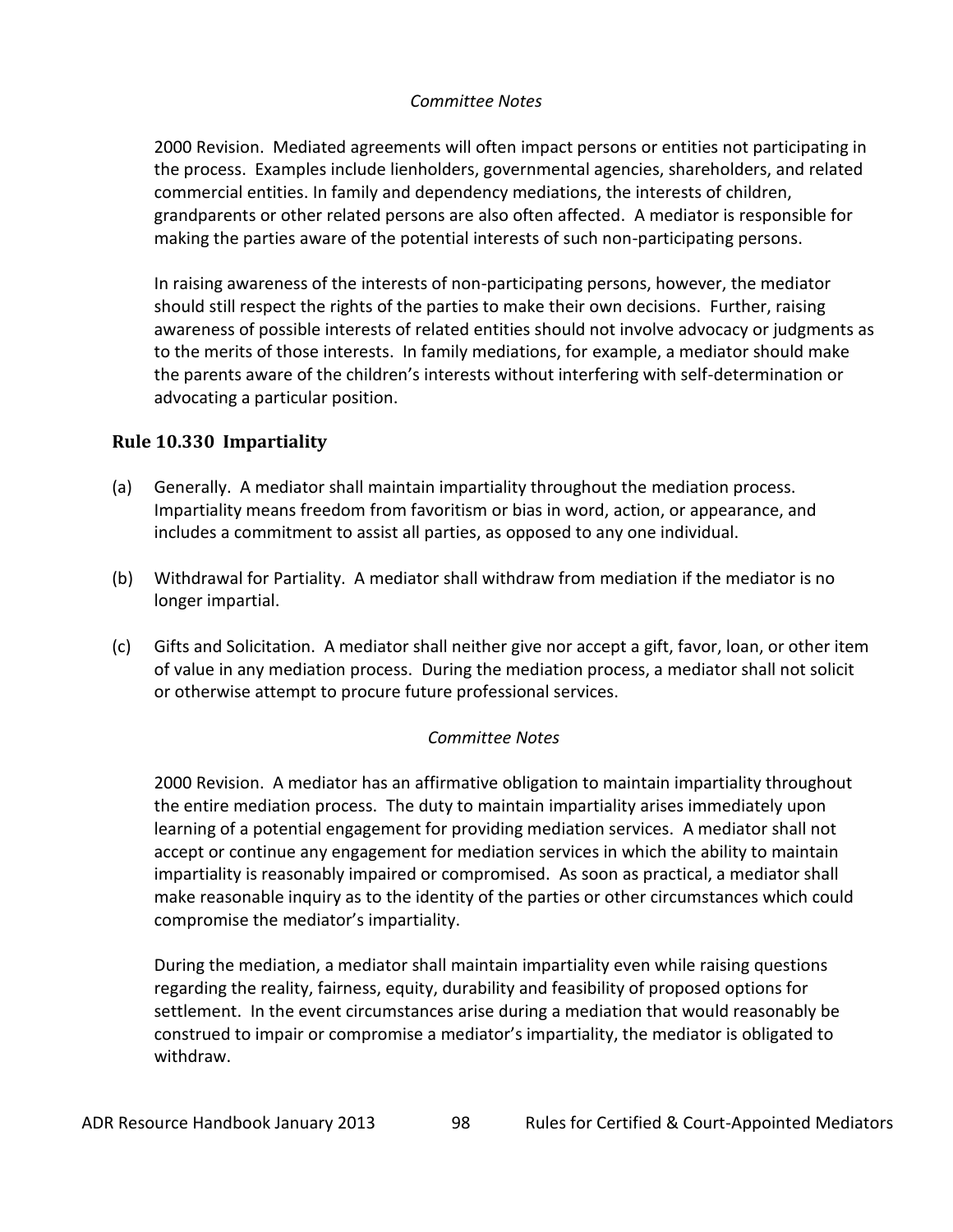Subdivision (c) does not preclude a mediator from giving or accepting de minimis gifts or incidental items provided to facilitate the mediation.

## <span id="page-13-0"></span>**Rule 10.340 Conflicts of Interest**

- (a) Generally. A mediator shall not mediate a matter that presents a clear or undisclosed conflict of interest. A conflict of interest arises when any relationship between the mediator and the mediation participants or the subject matter of the dispute compromises or appears to compromise the mediator's impartiality.
- (b) Burden of Disclosure. The burden of disclosure of any potential conflict of interest rests on the mediator. Disclosure shall be made as soon as practical after the mediator becomes aware of the interest or relationship giving rise to the potential conflict of interest.
- (c) Effect of Disclosure. After appropriate disclosure, the mediator may serve if all parties agree. However, if a conflict of interest clearly impairs a mediator's impartiality, the mediator shall withdraw regardless of the express agreement of the parties.
- (d) Conflict During Mediation. A mediator shall not create a conflict of interest during the mediation. During a mediation, a mediator shall not provide any services that are not directly related to the mediation process.
- (e) Senior Judge. If a mediator who is a senior judge has presided over a case involving any party, attorney, or law firm in the mediation, the mediator shall disclose such fact prior to mediation. A mediator shall not serve as a mediator in any case in which the mediator is currently presiding as a senior judge. Absent express consent of the parties, a mediator shall not serve as a senior judge over any case involving any party, attorney, or law firm that is utilizing or has utilized the judge as a mediator within the previous three years. A senior judge who provides mediation services shall not preside over the same type of case the judge mediates in the circuit where the mediation services are provided; however, a senior judge may preside over other types of cases (e.g., criminal, juvenile, family law, probate) in the same circuit and may preside over cases in circuits in which the judge does not provide mediation services.

### *Committee Notes*

<span id="page-13-1"></span>2000 Revision. Potential conflicts of interests which require disclosure include the fact of a mediator's membership on a related board of directors, full or part time service by the mediator as a representative, advocate, or consultant to a mediation participant, present stock or bond ownership by the mediator in a corporate mediation participant, or any other form of managerial, financial, or family interest by the mediator in any mediation participant involved in a mediation. A mediator who is a member of a law firm or other professional organization is obliged to disclose any past or present client relationship that firm or organization may have with any party involved in a mediation. The duty to disclose thus includes information relating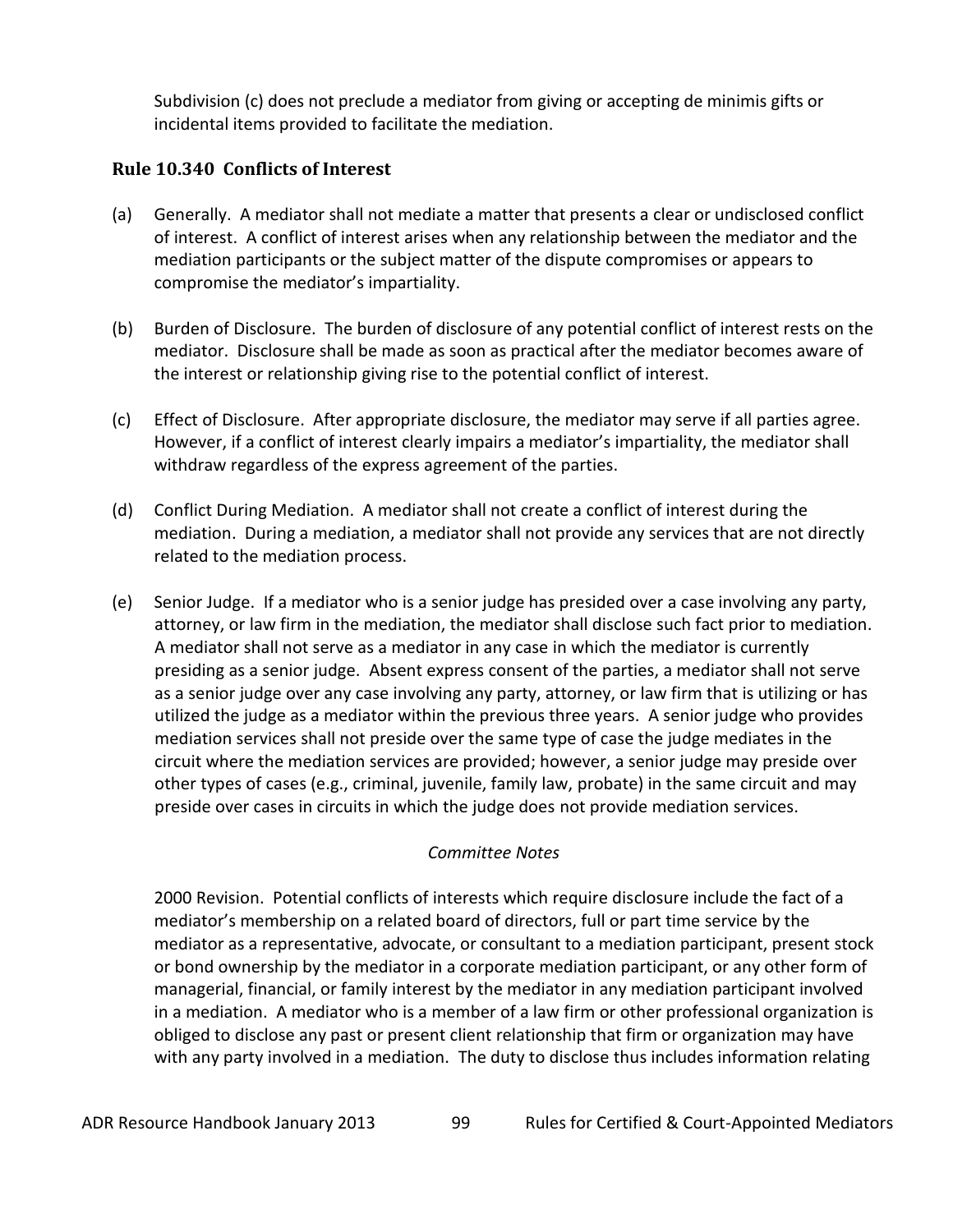to a mediator's ongoing financial or professional relationship with any of the parties, counsel, or related entities. Disclosure is required with respect to any significant past, present, or promised future relationship with any party involved in a proposed mediation. While impartiality is not necessarily compromised, full disclosure and a reasonable opportunity for the parties to react are essential.

Disclosure of relationships or circumstances which would create the potential for a conflict of interest should be made at the earliest possible opportunity and under circumstances which will allow the parties to freely exercise their right of self-determination as to both the selection of the mediator and participation in the mediation process.

A conflict of interest which clearly impairs a mediator's impartiality is not resolved by mere disclosure to, or waiver by, the parties. Such conflicts occur when circumstances or relationships involving the mediator cannot be reasonably regarded as allowing the mediator to maintain impartiality.

To maintain an appropriate level of impartiality and to avoid creating conflicts of interest, a mediator's professional input to a mediation proceeding must be confined to the services necessary to provide the parties a process to reach a self-determined agreement. Under subdivision (d), a mediator is accordingly prohibited from utilizing a mediation to supply any other services which do not directly relate to the conduct of the mediation itself. By way of example, a mediator would therefore be prohibited from providing accounting, psychiatric or legal services, psychological or social counseling, therapy, or business consultations of any sort during the mediation process. Mediators establish personal relationships with many representatives, attorneys, mediators, and other members of various professional associations. There should be no attempt to be secretive about such friendships or acquaintances, but disclosure is not necessary unless some feature of a particular relationship might reasonably appear to impair impartiality.

### <span id="page-14-0"></span>**Rule 10.350 Demeanor**

A mediator shall be patient, dignified, and courteous during the mediation process.

### <span id="page-14-1"></span>**Rule 10.360 Confidentiality**

- (a) Scope. A mediator shall maintain confidentiality of all information revealed during mediation except where disclosure is required or permitted by law or is agreed to by all parties.
- (b) Caucus. Information obtained during caucus may not be revealed by the mediator to any other mediation participant without the consent of the disclosing party.
- (c) Record Keeping. A mediator shall maintain confidentiality in the storage and disposal of records and shall not disclose any identifying information when materials are used for research, training, or statistical compilations.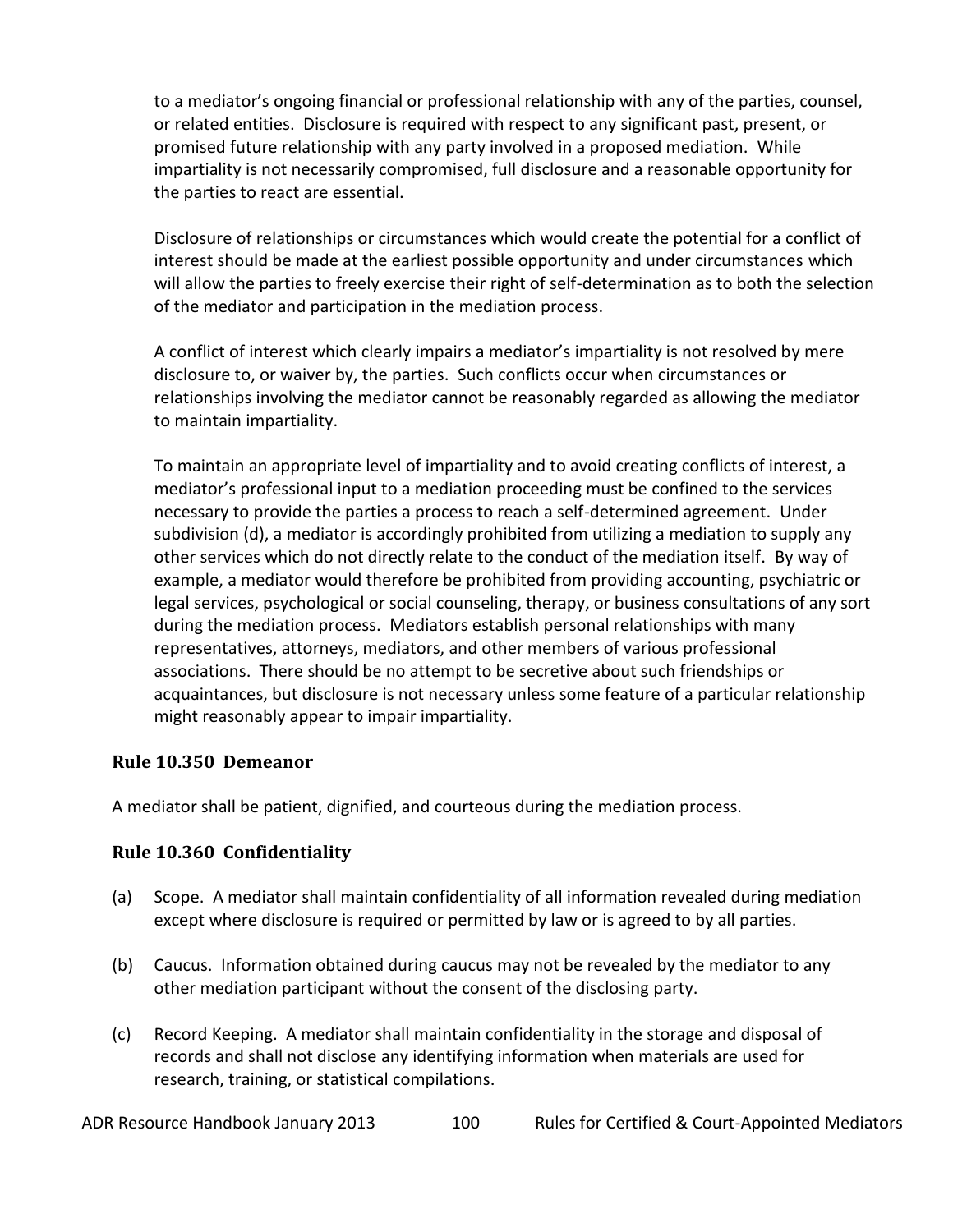## <span id="page-15-0"></span>**Rule 10.370 Advice, Opinions, or Information**

- (a) Providing Information. Consistent with standards of impartiality and preserving party selfdetermination, a mediator may provide information that the mediator is qualified by training or experience to provide.
- (b) Independent Legal Advice. When a mediator believes a party does not understand or appreciate how an agreement may adversely affect legal rights or obligations, the mediator shall advise the party of the right to seek independent legal counsel.
- (c) Personal or Professional Opinion. A mediator shall not offer a personal or professional opinion intended to coerce the parties, unduly influence the parties, decide the dispute, or direct a resolution of any issue. Consistent with standards of impartiality and preserving party selfdetermination however, a mediator may point out possible outcomes of the case and discuss the merits of a claim or defense. A mediator shall not offer a personal or professional opinion as to how the court in which the case has been filed will resolve the dispute.

### *Committee Notes*

2000 Revision (previously Committee Note to 1992 adoption of former rule 10.090). Mediators who are attorneys should note Florida Bar Committee on Professional Ethics, formal opinion 86-8 at 1239, which states that the lawyer-mediator should "explain the risks of proceeding without independent counsel and advise the parties to consult counsel during the course of the mediation and before signing any settlement agreement that he might prepare for them."

2000 Revision. The primary role of the mediator is to facilitate a process which will provide the parties an opportunity to resolve all or part of a dispute by agreement if they choose to do so. A mediator may assist in that endeavor by providing relevant information or helping the parties obtain such information from other sources. A mediator may also raise issues and discuss strengths and weaknesses of positions underlying the dispute. Finally, a mediator may help the parties evaluate resolution options and draft settlement proposals. In providing these services however, it is imperative that the mediator maintain impartiality and avoid any activity which would have the effect of overriding the parties' rights of self-determination. While mediators may call upon their own qualifications and experience to supply information and options, the parties must be given the opportunity to freely decide upon any agreement. Mediators shall not utilize their opinions to decide any aspect of the dispute or to coerce the parties or their representatives to accept any resolution option.

While a mediator has no duty to specifically advise a party as to the legal ramifications or consequences of a proposed agreement, there is a duty for the mediator to advise the parties of the importance of understanding such matters and giving them the opportunity to seek such advice if they desire.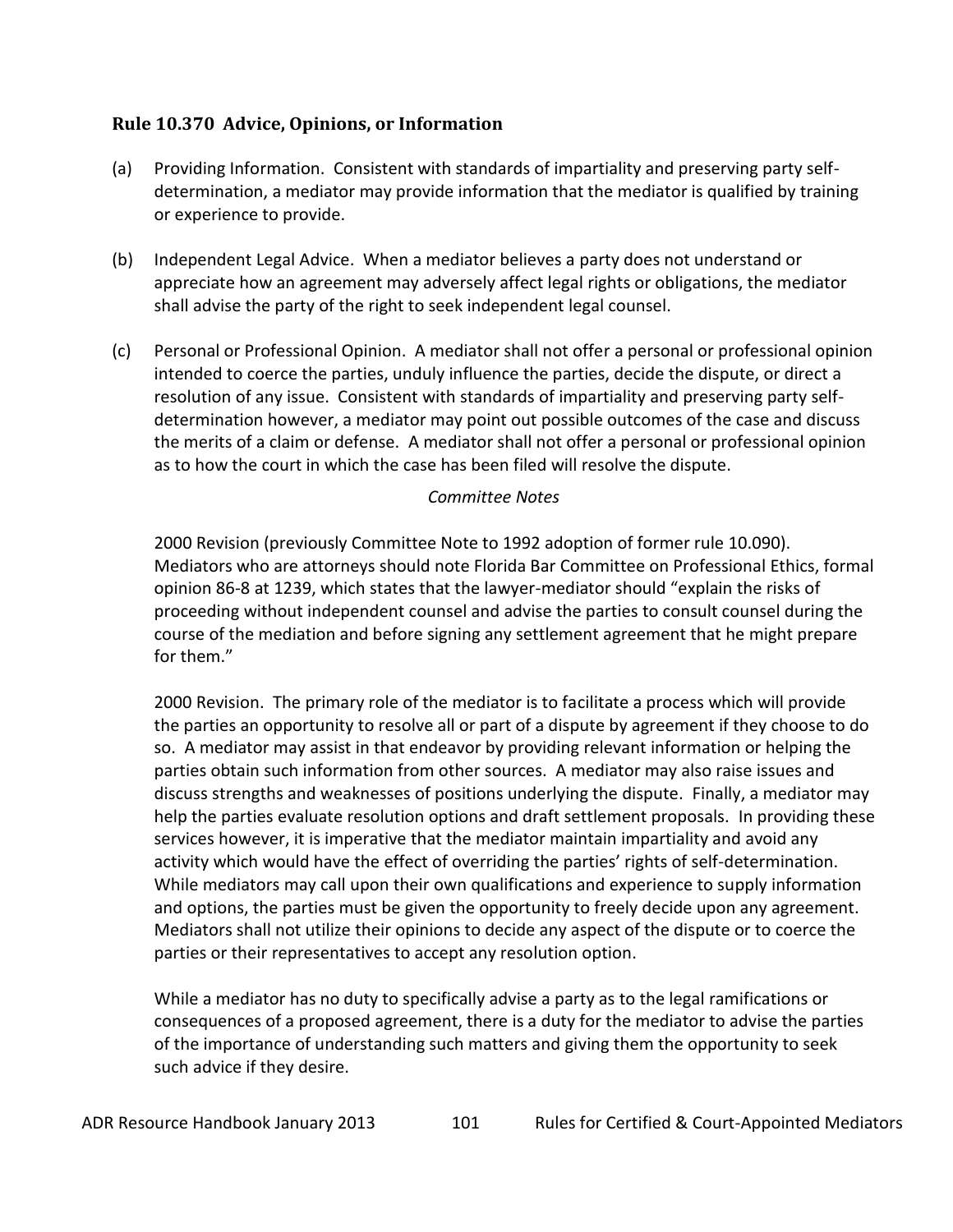#### <span id="page-16-0"></span>**Rule 10.380 Fees and Expenses**

- (a) Generally. A mediator holds a position of trust. Fees charged for mediation services shall be reasonable and consistent with the nature of the case.
- (b) Guiding Principles in Determining Fees. A mediator shall be guided by the following general principles in determining fees:
	- (1) Any charges for mediation services based on time shall not exceed actual time spent or allocated.
	- (2) Charges for costs shall be for those actually incurred.
	- (3) All fees and costs shall be appropriately divided between the parties.
	- (4) When time or expenses involve two or more mediations on the same day or trip, the time and expense charges shall be prorated appropriately.
- (c) Written Explanation of Fees. A mediator shall give the parties or their counsel a written explanation of any fees and costs prior to mediation. The explanation shall include:

(1) the basis for and amount of any charges for services to be rendered, including minimum fees and travel time;

(2) the amount charged for the postponement or cancellation of mediation sessions and the circumstances under which such charges will be assessed or waived;

(3) the basis and amount of charges for any other items; and

(4) the parties' pro rata share of mediation fees and costs if previously determined by the court or agreed to by the parties.

- (d) Maintenance of Records. A mediator shall maintain records necessary to support charges for services and expenses and upon request shall make an accounting to the parties, their counsel, or the court.
- (e) Remuneration for Referrals. No commissions, rebates, or similar remuneration shall be given or received by a mediator for a mediation referral.
- (f) Contingency Fees Prohibited. A mediator shall not charge a contingent fee or base a fee on the outcome of the process.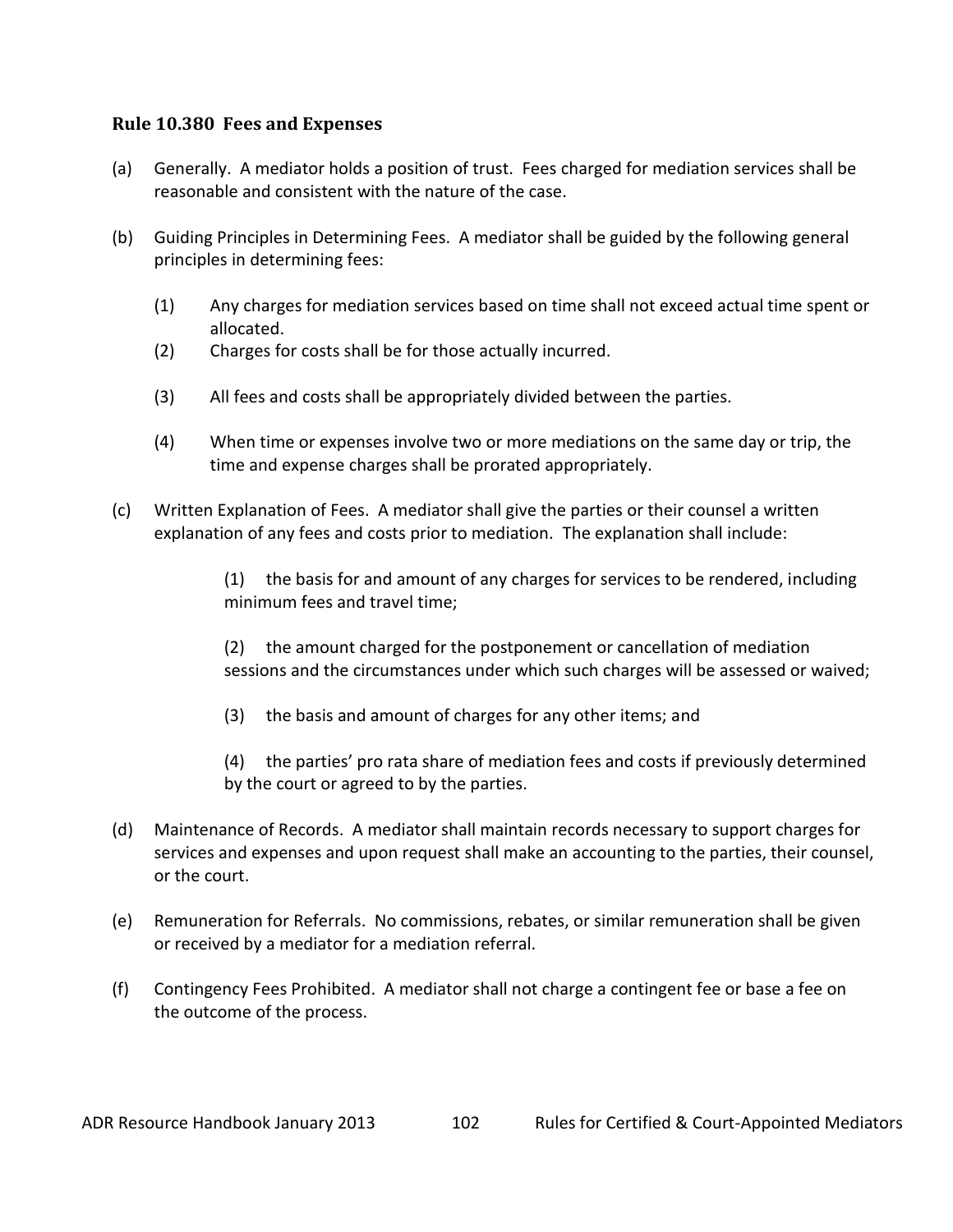## <span id="page-17-0"></span>**Rule 10.400 Mediator's Responsibility to the Mediation Process**

A mediator is responsible for safeguarding the mediation process. The benefits of the process are best achieved if the mediation is conducted in an informed, balanced and timely fashion. A mediator is responsible for confirming that mediation is an appropriate dispute resolution process under the circumstances of each case.

#### *Committee Notes*

<span id="page-17-1"></span>2000 Revision. Rules 10.400 - 10.430 include a collection of specific ethical concerns involved in a mediator's responsibility to the mediation process. Incorporated in this new section are the concepts formerly found in rule 10.060 (Self-Determination), rule 10.090 (Professional Advice); and rule 10.110 (Concluding Mediation). In addition, the Committee grouped under this heading ethical concerns dealing with the mediator's duty to determine the existence of potential conflicts, a mandate for adequate time for mediation sessions, and the process for adjournment.

### <span id="page-17-2"></span>**Rule 10.410 Balanced Process**

A mediator shall conduct mediation sessions in an even-handed, balanced manner. A mediator shall promote mutual respect among the mediation participants throughout the mediation process and encourage the participants to conduct themselves in a collaborative, non-coercive, and nonadversarial manner.

#### *Committee Notes*

<span id="page-17-3"></span>2000 Revision. A mediator should be aware that the presence or threat of domestic violence or abuse among the parties can endanger the parties, the mediator, and others. Domestic violence and abuse can undermine the exercise of self-determination and the ability to reach a voluntary and mutually acceptable agreement.

### <span id="page-17-4"></span>**Rule 10.420 Conduct of Mediation**

- (a) Orientation Session. Upon commencement of the mediation session, a mediator shall describe the mediation process and the role of the mediator, and shall inform the mediation participants that:
	- (1) mediation is a consensual process;
	- (2) the mediator is an impartial facilitator without authority to impose a resolution or adjudicate any aspect of the dispute; and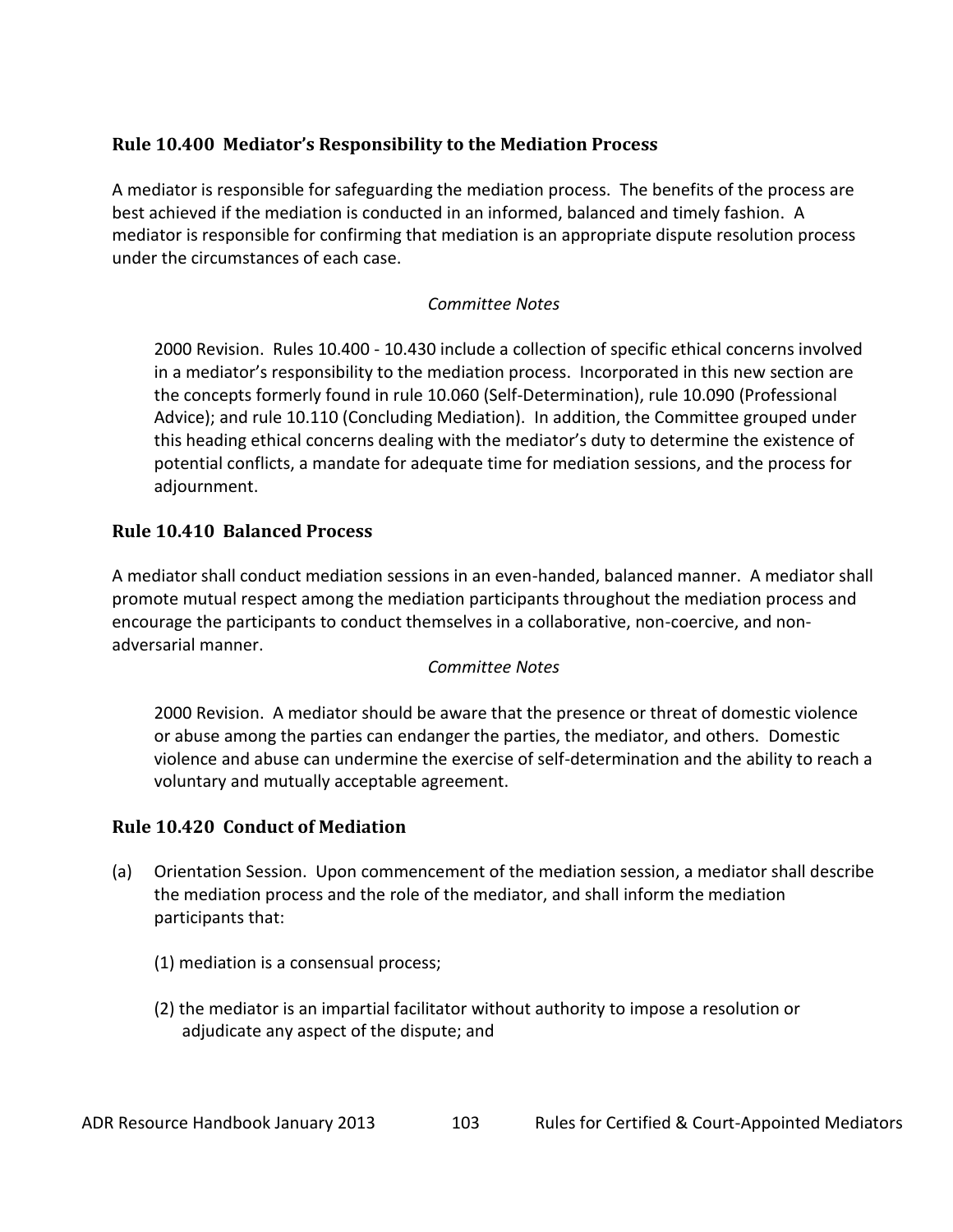- (3) communications made during the process are confidential, except where disclosure is required or permitted by law.
- (b) Adjournment or Termination. A mediator shall:
	- (1) adjourn the mediation upon agreement of the parties;
	- (2) adjourn or terminate any mediation which, if continued, would result in unreasonable emotional or monetary costs to the parties;
	- (3) adjourn or terminate the mediation if the mediator believes the case is unsuitable for mediation or any party is unable or unwilling to participate meaningfully in the process;
	- (4) terminate a mediation entailing fraud, duress, the absence of bargaining ability, or unconscionability; and
	- (5) terminate any mediation if the physical safety of any person is endangered by the continuation of mediation.
- (c) Closure. The mediator shall cause the terms of any agreement reached to be memorialized appropriately and discuss with the parties and counsel the process for formalization and implementation of the agreement.

<span id="page-18-0"></span>2000 Revision. In defining the role of the mediator during the course of an opening session, a mediator should ensure that the participants fully understand the nature of the process and the limits on the mediator's authority. See rule 10.370(c). It is also appropriate for the mediator to inform the parties that mediators are ethically precluded from providing nonmediation services to any party. See rule 10.340(d). Florida Rule of Civil Procedure 1.730(b), Florida Rule of Juvenile Procedure 8.290(o), and Florida Family Law Rule of Procedure 12.740(f) require that any mediated agreement be reduced to writing. Mediators have an obligation to ensure these rules are complied with, but are not required to write the agreement themselves.

#### <span id="page-18-1"></span>**Rule 10.430 Scheduling Mediation**

A mediator shall schedule a mediation in a manner that provides adequate time for the parties to fully exercise their right of self-determination. A mediator shall perform mediation services in a timely fashion, avoiding delays whenever possible.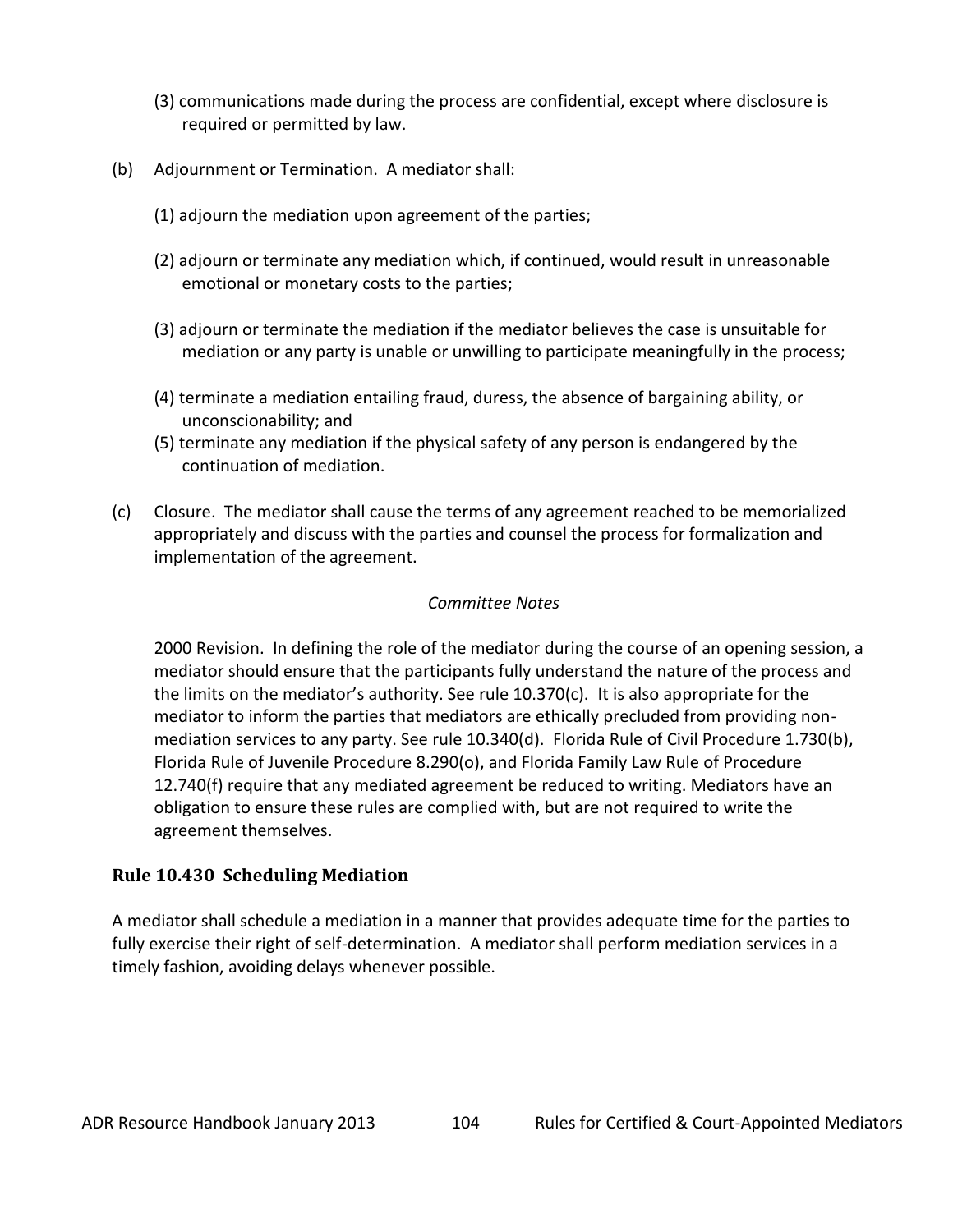## <span id="page-19-0"></span>**Rule 10.500 Mediator's Responsibility to the Courts**

A mediator is accountable to the referring court with ultimate authority over the case. Any interaction discharging this responsibility, however, shall be conducted in a manner consistent with these ethical rules.

#### <span id="page-19-1"></span>*Committee Notes*

2000 Revision. Rules 10.500 - 10.540 include a collection of specific ethical concerns involved in a mediator's responsibility to the courts. Incorporated in this new section are the concepts formerly found in rule 10.040 (Responsibilities to Courts).

### <span id="page-19-2"></span>**Rule 10.510 Information to the Court**

A mediator shall be candid, accurate, and fully responsive to the court concerning the mediator's qualifications, availability, and other administrative matters.

### <span id="page-19-3"></span>**Rule 10.520 Compliance with Authority**

A mediator shall comply with all statutes, court rules, local court rules, and administrative orders relevant to the practice of mediation.

### <span id="page-19-4"></span>**Rule 10.530 Improper Influence**

A mediator shall refrain from any activity that has the appearance of improperly influencing a court to secure an appointment to a case.

#### <span id="page-19-5"></span>*Committee Notes*

2000 Revision. Giving gifts to court personnel in exchange for case assignments is improper. De minimis gifts generally distributed as part of an overall business development plan are excepted. See also rule 10.330.

#### <span id="page-19-6"></span>**Rule 10.600 Mediator's Responsibility to the Mediation Profession**

A mediator shall preserve the quality of the profession. A mediator is responsible for maintaining professional competence and forthright business practices, fostering good relationships, assisting new mediators, and generally supporting the advancement of mediation.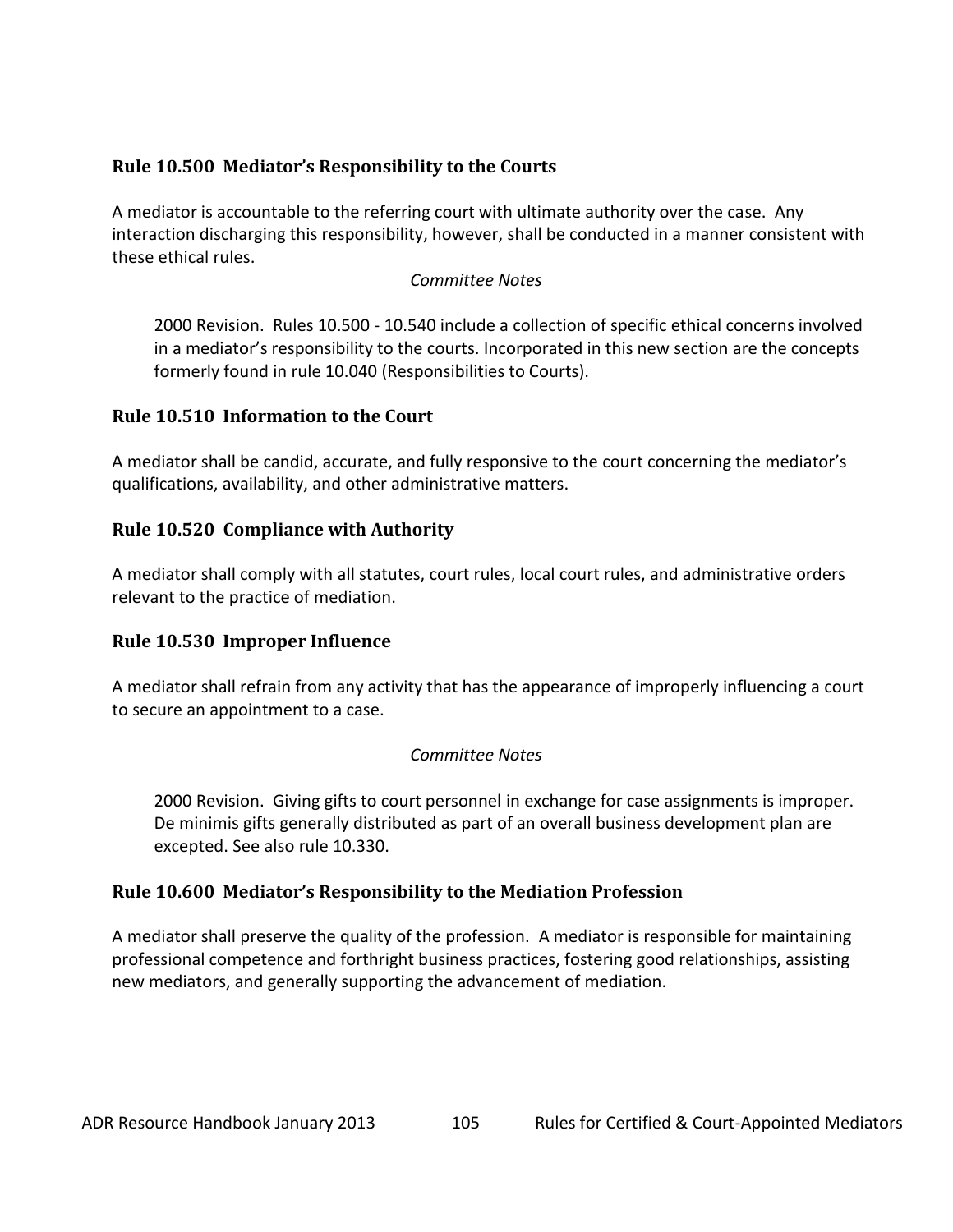2000 Revision. Rules 10.600 - 10.690 include a collection of specific ethical concerns involving a mediator's responsibility to the mediation profession. Incorporated in this new section are the concepts formerly found in rule 10.030 (General Standards and Qualifications), rule 10.120 (Training and Education), rule 10.130 (Advertising), rule 10.140 (Relationships with Other Professionals), and rule 10.150 (Advancement of Mediation).

## <span id="page-20-0"></span>**Rule 10.610 Marketing Practices**

(a) False or Misleading Marketing Practices. A mediator shall not engage in any marketing practice, including advertising, which contains false or misleading information. A mediator shall ensure that any marketing of the mediator's qualifications, services to be rendered, or the mediation process is accurate and honest.

(b) Supreme Court Certification. Any marketing practice in which a mediator indicates that such mediator is "Florida Supreme Court certified" is misleading unless it also identifies at least one area of certification in which the mediator is certified.

(c) Other Certifications. Any marketing publication that generally refers to a mediator being "certified" is misleading unless the advertising mediator has successfully completed an established process for certifying mediators that involves actual instruction rather than the mere payment of a fee. Use of the term "certified" in advertising is also misleading unless the mediator indentifies the entity issuing the referenced certification and the area or field of certification earned, if applicable.

(d) Prior Adjudicative Experience. Any marketing practice is misleading if the mediator states or implies that prior adjudicative experience, including, but not limited to, service as a judge, magistrate, or administrative hearing officer, makes one a better or more qualified mediator.

(e) Prohibited Claims or Promises. A mediator shall not make claims of achieving specific outcomes or promises implying favoritism for the purpose of obtaining business.

(f) Additional Prohibited Marketing Practices. A mediator shall not engage in any marketing practice that diminishes the importance of a party's right to self-determination or the impartiality of the mediator, or that demeans the dignity of the mediation process or the judicial system.

### *Commentary*

2010 Revision. Areas of certification in subdivision (b) include county, family, circuit, dependency and other Supreme Court certifications.

The roles of a mediator and an adjudicator are fundamentally distinct. The integrity of the judicial system may be impugned when the prestige of the judicial office is used for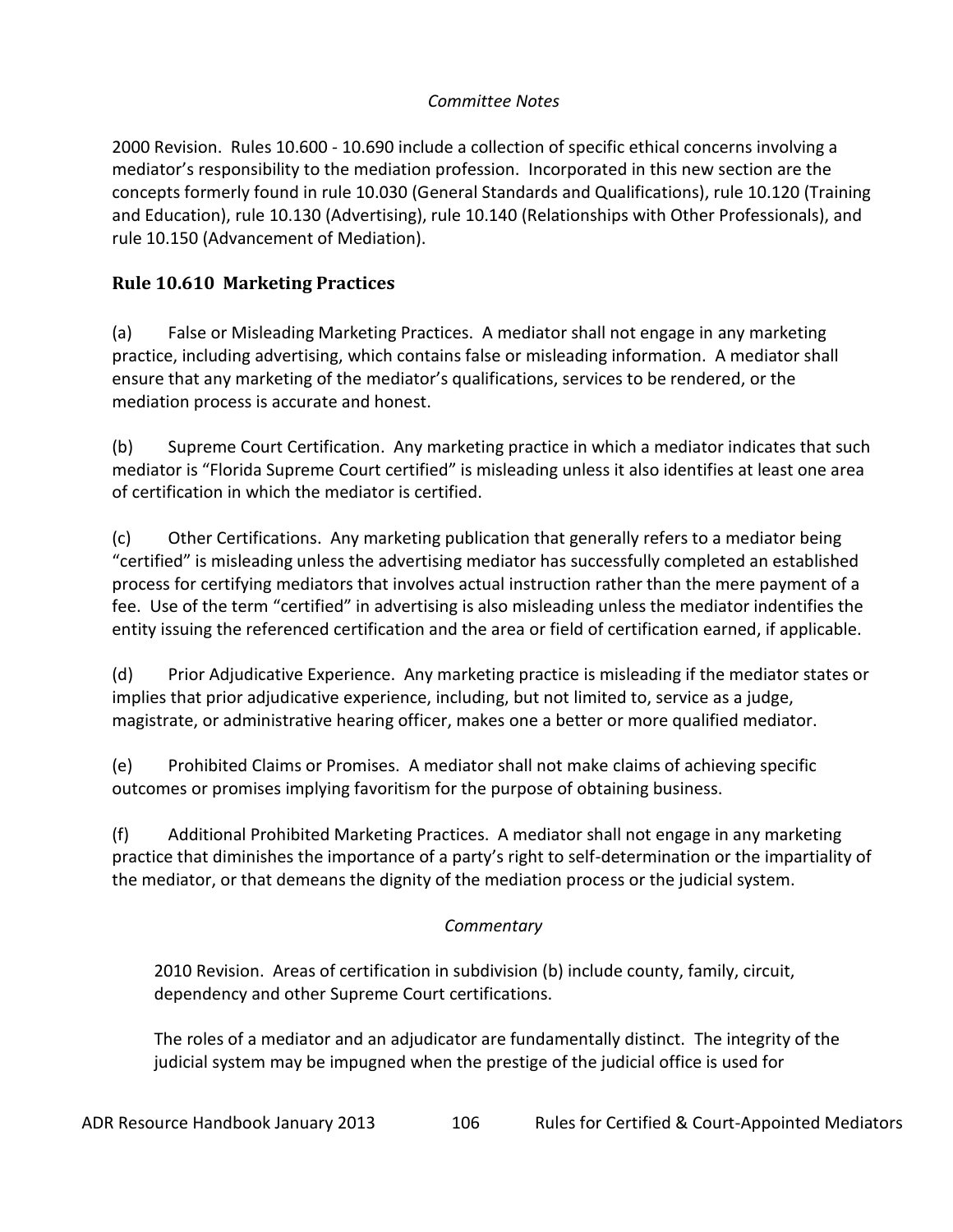commercial purposes. When engaging in any mediation marketing practice, a former adjudicative officer should not lend the prestige of the judicial office to advance private interests in a manner inconsistent with this rule. For example, the depiction of a mediator in judicial robes or use of the word "judge" with or without modifiers to the mediator's name would be inappropriate. However, an accurate representation of the mediator's judicial experience would not be inappropriate.

## <span id="page-21-0"></span>**Rule 10.620 Integrity and Impartiality**

A mediator shall not accept any engagement, provide any service, or perform any act that would compromise the mediator's integrity or impartiality.

## <span id="page-21-1"></span>**Rule 10.630 Professional Competence**

A mediator shall acquire and maintain professional competence in mediation. A mediator shall regularly participate in educational activities promoting professional growth.

## <span id="page-21-2"></span>**Rule 10.640 Skill and Experience**

A mediator shall decline an appointment, withdraw, or request appropriate assistance when the facts and circumstances of the case are beyond the mediator's skill or experience.

## <span id="page-21-3"></span>**Rule 10.650 Concurrent Standards**

Other ethical standards to which a mediator may be professionally bound are not abrogated by these rules. In the course of performing mediation services, however, these rules prevail over any conflicting ethical standards to which a mediator may otherwise be bound.

### <span id="page-21-4"></span>**Rule 10.660 Relationships with Other Mediators**

A mediator shall respect the professional relationships of another mediator.

### <span id="page-21-5"></span>**Rule 10.670 Relationships with Other Professionals**

A mediator shall respect the role of other professional disciplines in the mediation process and shall promote cooperation between mediators and other professionals.

### <span id="page-21-6"></span>**Rule 10.680 Prohibited Agreements**

With the exception of an agreement conferring benefits upon retirement, a mediator shall not restrict or limit another mediator's practice following termination of a professional relationship.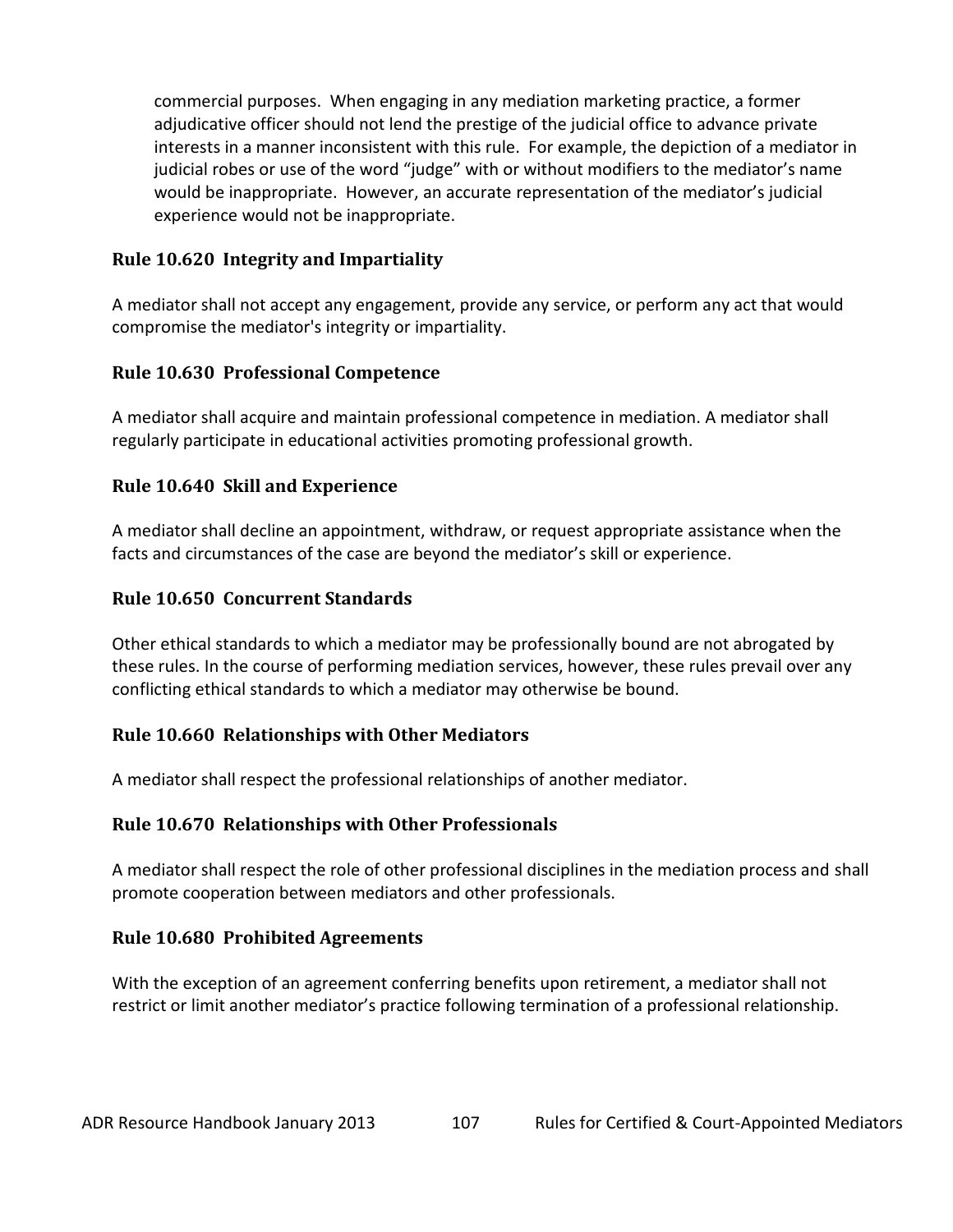<span id="page-22-0"></span>2000 Revision. Rule 10.680 is intended to discourage covenants not to compete or other practice restrictions arising upon the termination of a relationship with another mediator or mediation firm. In situations where a retirement program is being contractually funded or supported by a surviving mediator or mediation firm, however, reasonable restraints on competition are acceptable.

## <span id="page-22-1"></span>**Rule 10.690 Advancement of Mediation**

- (a) Pro Bono Service. Mediators have a responsibility to provide competent services to persons seeking their assistance, including those unable to pay for services. A mediator should provide mediation services pro bono or at a reduced rate of compensation whenever appropriate.
- (b) New Mediator Training. An experienced mediator should cooperate in training new mediators, including serving as a mentor.
- (c) Support of Mediation. A mediator should support the advancement of mediation by encouraging and participating in research, evaluation, or other forms of professional development and public education.

## **Part III Discipline**

### <span id="page-22-3"></span><span id="page-22-2"></span>**Rule 10.700 Scope and Purpose**

These rules apply to all proceedings before all panels and committees of the mediator qualifications board involving the discipline or suspension of certified mediators or non-certified mediators appointed to mediate a case pursuant to court rules. The purpose of these rules of discipline is to provide a means for enforcing the Florida Rules for Certified and Court-Appointed Mediators.

### <span id="page-22-4"></span>**Rule 10.710 Privilege to Mediate**

Certification to mediate confers no vested right to the holder thereof, but is a conditional privilege that is revocable for cause.

### <span id="page-22-5"></span>**Rule 10.720 Definitions**

- (a) Board. The mediator qualifications board.
- (b) Center. The Florida Dispute Resolution Center of the Office of the State Courts Administrator.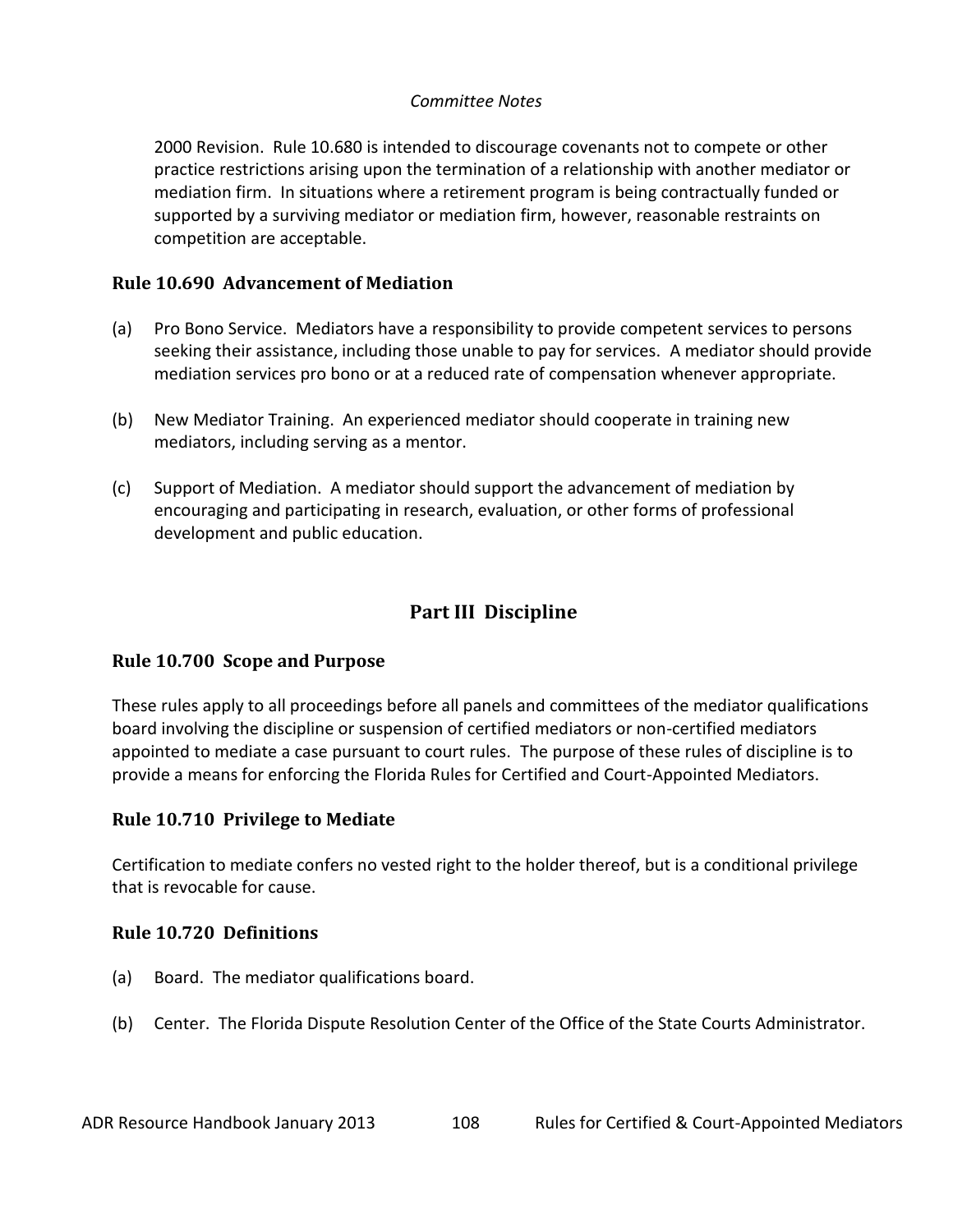- (c) Complaint. Formal submission of an alleged violation of the Rules for Certified and Court-Appointed Mediators, including allegations of a lack of good moral character. A complaint may originate from any person or from the center.
- (d) Complaint Committee. Three members of the board from the division in which a complaint against a mediator originates.
- (e) Counsel. Counsel appointed by the center, at the direction of the complaint committee, responsible for presenting the complaint to the panel.
- (f) Division. One of 3 standing divisions of the mediator qualifications board, established on a regional basis.
- (g) Investigator. A certified mediator, or attorney, or other qualified individual appointed by the center at the direction of a complaint committee.
- (h) Mediator. A person certified by the Florida Supreme Court or an individual mediating pursuant to court order.
- (i) Panel. Five members of the board from the division in which a complaint against a mediator originates.
- (j) Qualifications Complaint Committee. Three members of the board selected for the purpose of considering referrals pursuant to rule 10.800.

#### <span id="page-23-0"></span>**Rule 10.730 Mediator Qualifications Board**

- (a) Generally. The mediator qualifications board shall be composed of 3 standing divisions that shall be located in the following regions:
	- (1) One division in north Florida, encompassing the First, Second, Third, Fourth, Eighth, and Fourteenth judicial circuits;
	- (2) One division in central Florida, encompassing the Fifth, Sixth, Seventh, Ninth, Tenth, Twelfth, Thirteenth, and Eighteenth judicial circuits;
	- (3) One division in south Florida, encompassing the Eleventh, Fifteenth, Sixteenth, Seventeenth, Nineteenth, and Twentieth judicial circuits.

Other divisions may be formed by the supreme court based on need.

(b) Composition of Divisions. Each division of the board shall be composed of: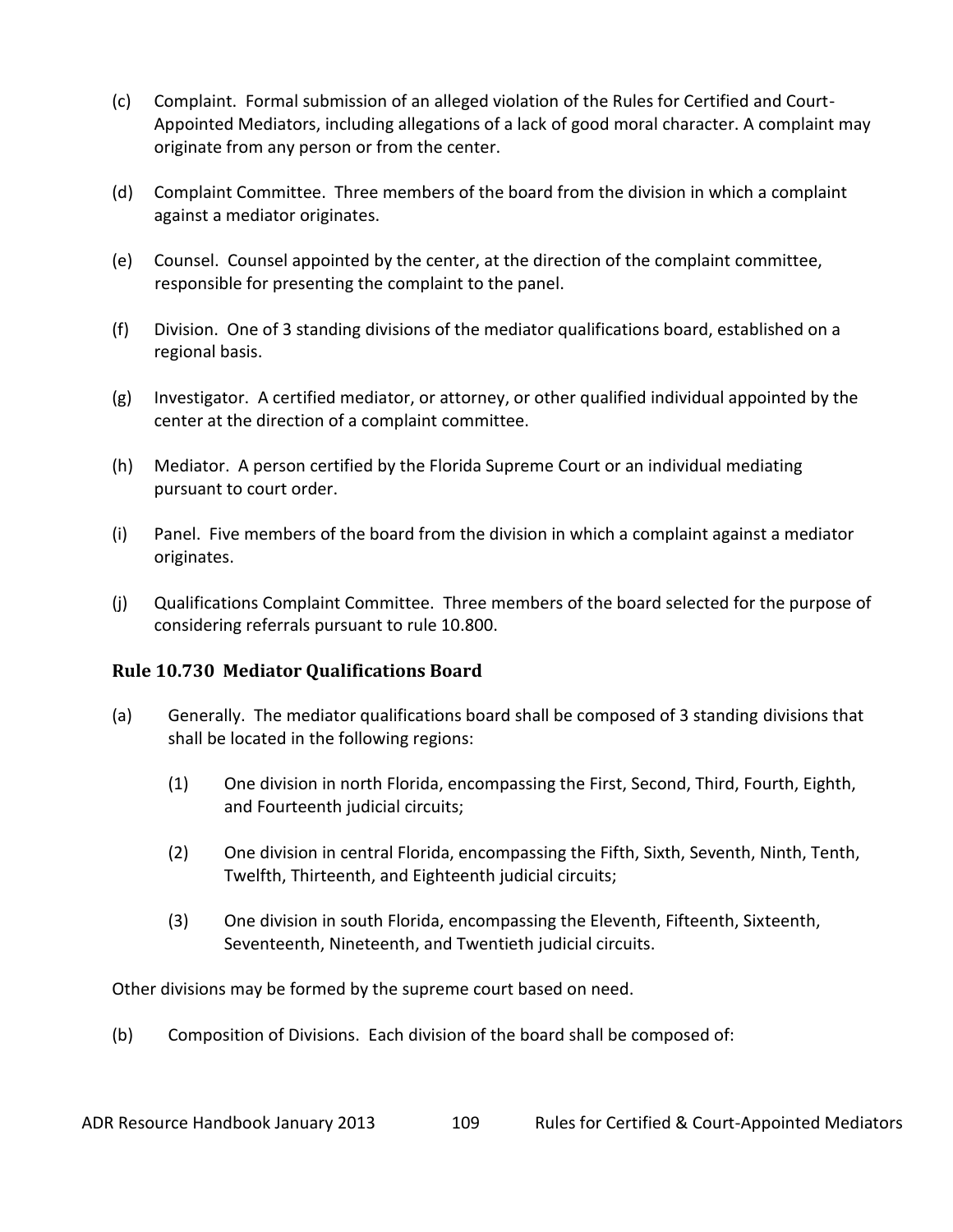- (1) three circuit or county judges;
- (2) three certified county mediators;
- (3) three certified circuit mediators;
- (4) three certified family mediators, at least 2 of whom shall be non-lawyers;
- (5) not less than 1 nor more than 3 certified dependency mediators;
- (6) not less than 1 nor more than 3 certified appellate mediators; and
- (7) three attorneys licensed to practice law in Florida who have a substantial trial practice and are neither certified as mediators nor judicial officers during their terms of service on the board, at least 1 of whom shall have a substantial dissolution of marriage law practice.
- (c) Appointment; Terms. Eligible persons shall be appointed to the board by the chief justice of the Supreme Court of Florida for a period of 4 years. The terms of the board members shall be staggered.
- (d) Complaint Committee. Each complaint committee of the board shall be composed of 3 members. A complaint committee shall cease to exist after disposing of all assigned cases. Each complaint committee shall be composed of:
	- (1) one judge or attorney, who shall act as the chair of the committee;
	- (2) one mediator, who is certified in the area to which the complaint refers; and
	- (3) one other certified mediator.
- (e) Qualifications Complaint Committee. One member of each division shall serve as a member of the qualifications complaint committee for a period of 1 year. The qualifications complaint committee shall be composed of:
	- (1) one judge or attorney, who shall act as the chair of the committee; and
	- (2) two certified mediators.
- (f) Panels. Each panel of the board shall be composed of 5 members. A panel shall cease to exist after disposing of all assigned cases. Each panel shall be composed of:
	- (1) one circuit or county judge, who shall serve as the chair;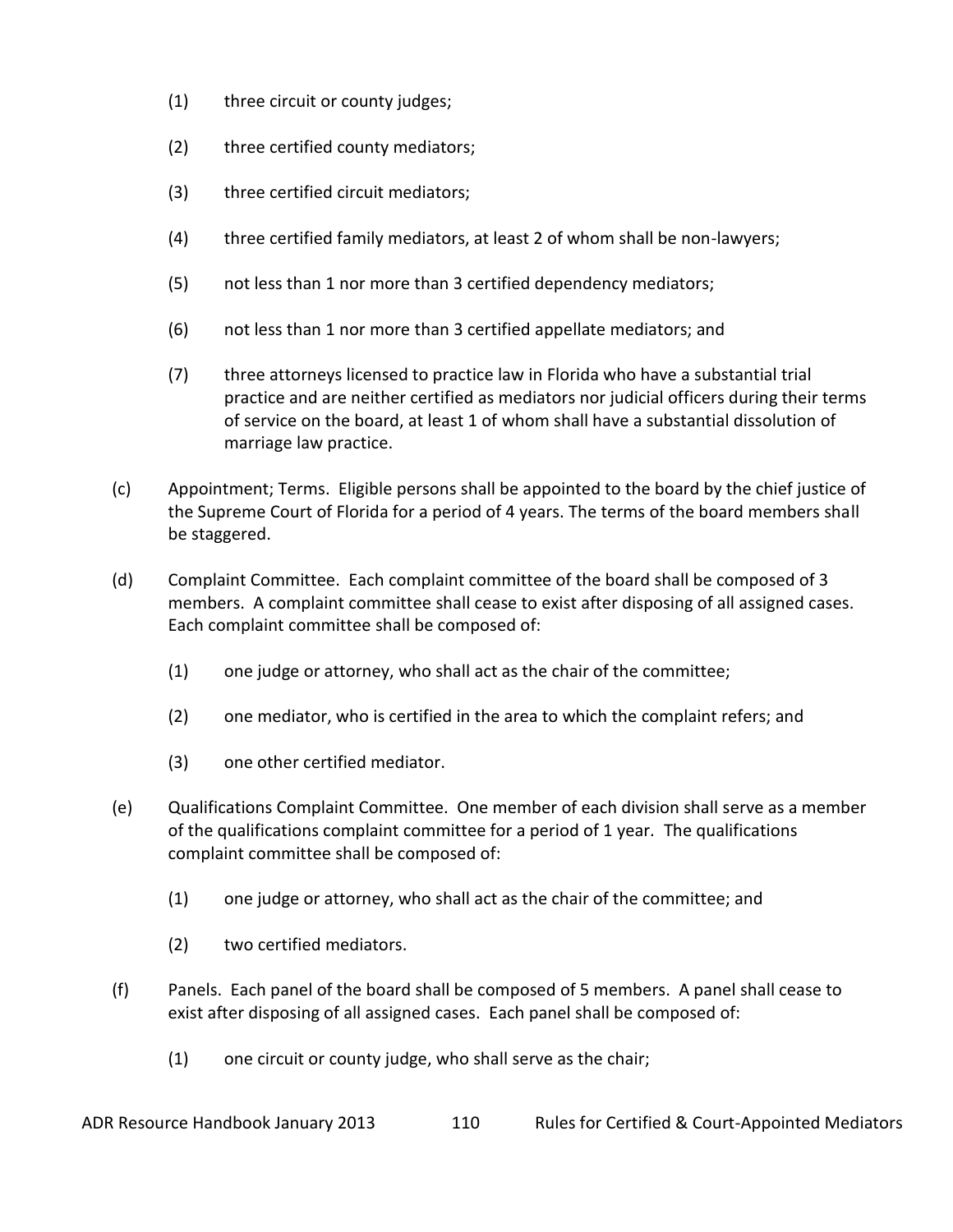- (2) three certified mediators, at least 1 of whom shall be certified in the area to which the complaint refers; and
- (3) one attorney.
- (g) Panel Vice-Chair. Each panel once appointed shall elect a vice-chair. The vice-chair shall act as the chair of the panel in the absence of the chair.

2000 Revision. In relation to (b)(5), the Committee believes that the Chief Justice should have discretion in the number of dependency mediators appointed to the Board depending on the number of certified dependency mediators available for appointment. It is the intention of the Committee that when dependency mediation reaches a comparable level of activity to the other three areas of certification, the full complement of three representatives per division should be realized.

#### <span id="page-25-0"></span>**Rule 10.740 Jurisdiction**

- (a) Complaint Committee. Each complaint committee shall have such jurisdiction and powers as are necessary to conduct the proper and speedy investigation and disposition of any complaint. The judge or attorney presiding over the complaint committee shall have the power to compel the attendance of witnesses, to take or to cause to be taken the depositions of witnesses, and to order the production of records or other documentary evidence, and the power of contempt. The complaint committee shall perform its investigatory function and have concomitant power to resolve cases prior to panel referral.
- (b) Qualifications Complaint Committee. The qualifications complaint committee shall have jurisdiction over all matters referred pursuant to rule 10.800. The qualifications complaint committee shall have such jurisdiction and powers as are necessary to conduct the proper and speedy investigation and disposition of any good moral character complaint or other matter referred by the center. The judge or attorney presiding over the qualifications complaint committee shall have the power to compel the attendance of witnesses, to take or to cause to be taken the depositions of witnesses, and to order the production of records or other documentary evidence, and the power of contempt. The qualifications complaint committee shall perform its investigatory function and have concomitant power to resolve cases prior to panel referral.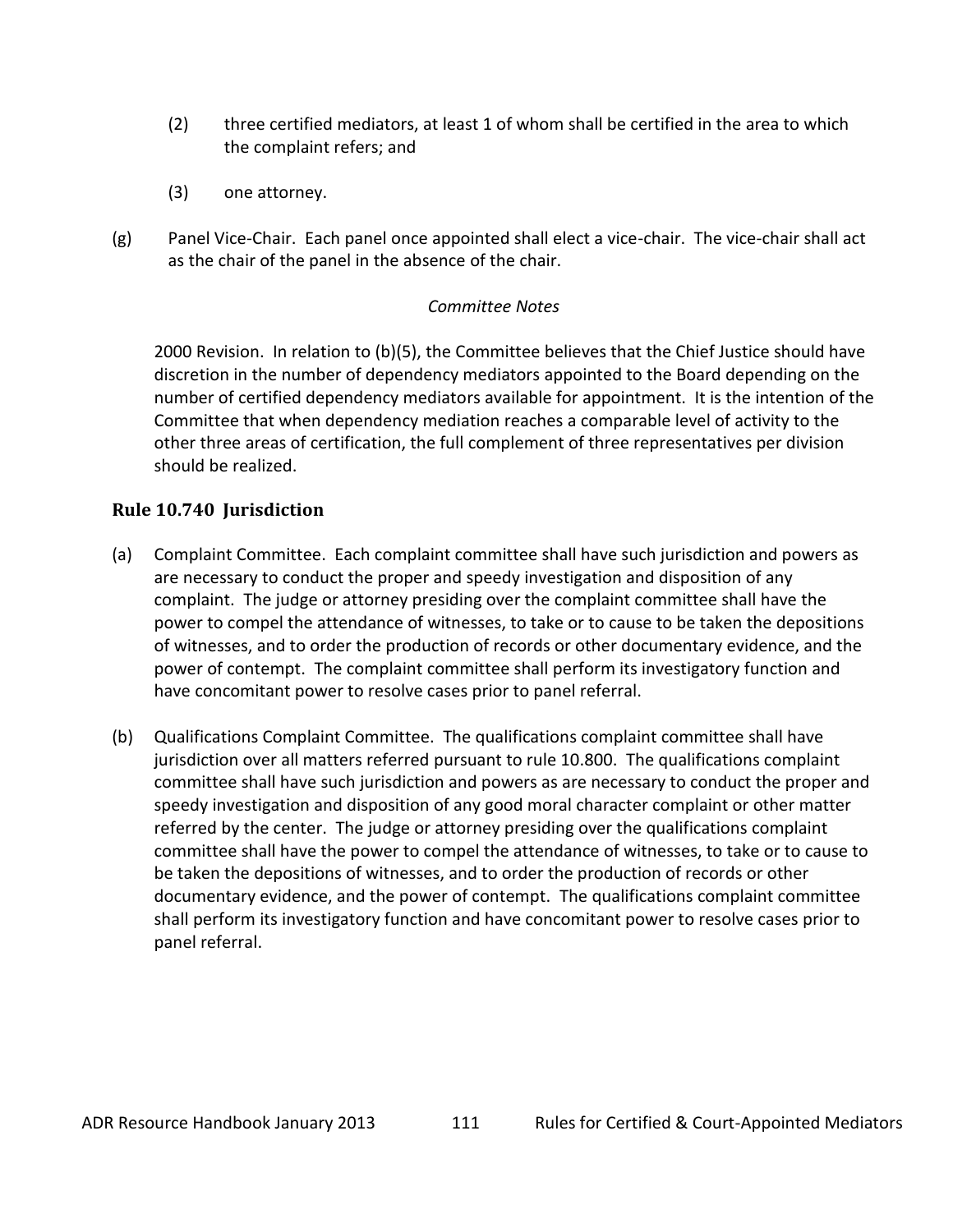- (c) Panel. Each panel shall have such jurisdiction and powers as are necessary to conduct the proper and speedy adjudication and disposition of any proceeding. The judge presiding over each panel shall have the power to compel the attendance of witnesses, to take or to cause to be taken the depositions of witnesses, to order the production of records or other documentary evidence, and the power of contempt. The panel shall perform the adjudicatory function, but shall not have any investigatory functions.
- (d) Contempt. Should any witness fail, without justification, to respond to the lawful subpoena of the complaint committee, the qualifications complaint committee, or the panel or, having responded, fail or refuse to answer all inquiries or to turn over evidence that has been lawfully subpoenaed, or should any person be guilty of disorderly or contemptuous conduct before any proceeding of the complaint committee, the qualifications complaint committee, or the panel, a motion may be filed by the complaint committee, the qualifications complaint committee, or the panel before the circuit court of the county in which the contemptuous act was committed. The motion shall allege the specific failure on the part of the witness or the specific disorderly or contemptuous act of the person which forms the basis of the alleged contempt of the complaint committee, the qualifications complaint committee, or the panel. Such motion shall pray for the issuance of an order to show cause before the circuit court why the circuit court should not find the person in contempt of the complaint committee, the qualifications complaint committee, or the panel and the person should not be punished by the court therefor. The circuit court shall issue such orders and judgments therein as the court deems appropriate.

## <span id="page-26-0"></span>**Rule 10.750 Staff**

The center shall provide all staff support to the board necessary to fulfill its duties and responsibilities under these rules.

### <span id="page-26-1"></span>**Rule 10.800 Good Moral Character; Professional Discipline**

- (a) Good Moral Character.
	- (1) Prior to approving an applicant for certification or renewal as a mediator the center shall review the application to determine whether the applicant appears to meet the standards for good moral character. If the center's review of an application for certification or renewal raises any questions regarding the applicant's good moral character, the center shall request the applicant to supply additional information as necessary. Upon completing this extended review, the center shall forward the application and supporting material as a complaint to the qualifications complaint committee.
	- (2) If the center becomes aware of any information concerning a certified mediator which could constitute credible evidence of a lack of good moral character, the center shall refer such information as a complaint to the qualifications complaint committee.

ADR Resource Handbook January 2013 112 Rules for Certified & Court-Appointed Mediators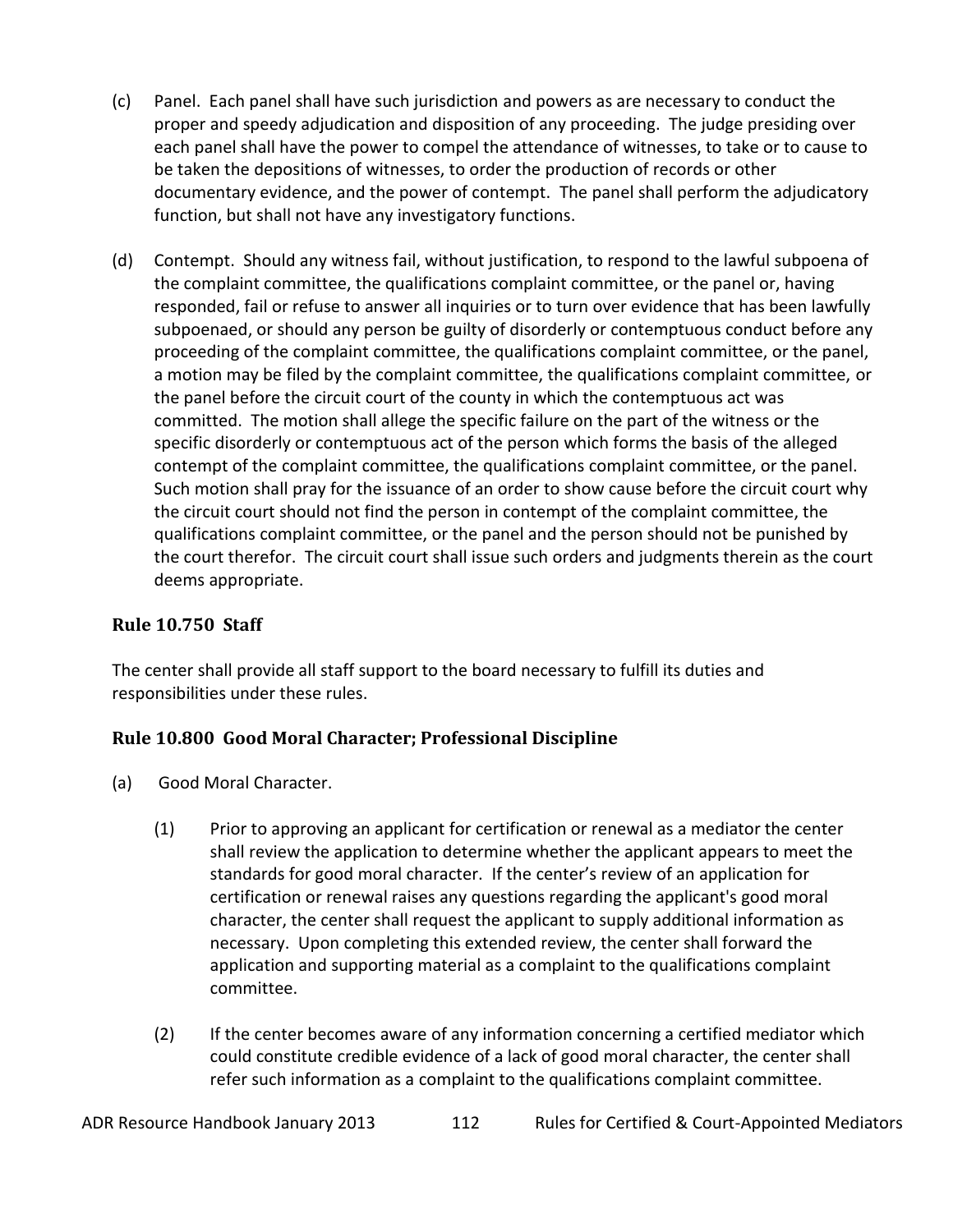- (3) The qualifications complaint committee shall review all documentation relating to the good moral character of any applicant or certified mediator in a manner consistent, insofar as applicable, with rule 10.810. In relation to an applicant, the qualifications complaint committee shall either recommend approval or, if it finds there is probable cause to believe that the applicant lacks good moral character, it shall refer the matter to a hearing panel for further action. In relation to a certified mediator, the qualifications complaint committee shall dismiss or, if there is probable cause to believe that the mediator lacks good moral character, refer the matter to a hearing panel for further action.
- (4) The panel shall take appropriate action on the issue of good moral character by dismissing the charges, denying the application in relation to an applicant, or imposing sanctions against a certified mediator pursuant to rule 10.830.
- (5) All such hearings shall be held in a manner consistent, insofar as applicable, with rule 10.820.
- (b) Professional Licenses and Certifications.
	- (1) A certified mediator shall inform the center, in writing, of the change in status of any professional license held by the mediator within 30 days of such change.
	- (2) Upon becoming aware that a certified mediator has been disciplined by a professional organization of which that mediator is a member, the center shall refer the matter to the qualifications complaint committee.

### <span id="page-27-0"></span>**Rule 10.810 Committee Process**

- (a) Initiation of Complaint. Any individual wishing to make a complaint alleging that a mediator has violated one or more provisions of these rules shall do so in writing under oath. The complaint shall state with particularity the specific facts that form the basis of the complaint.
- (b) Filing. The complaint shall be filed with the center, or, in the alternative, the complaint may be filed in the office of the court administrator in the circuit in which the case originated or, if not case specific, in the circuit where the alleged misconduct occurred.
- (c) Referral. The complaint, if filed in the office of the court administrator, shall be referred to the center within 5 days of filing.
- (d) Assignment to Committee. Upon receipt of a complaint in proper form, the center shall assign the complaint to a complaint committee or the qualifications complaint committee within 10 days.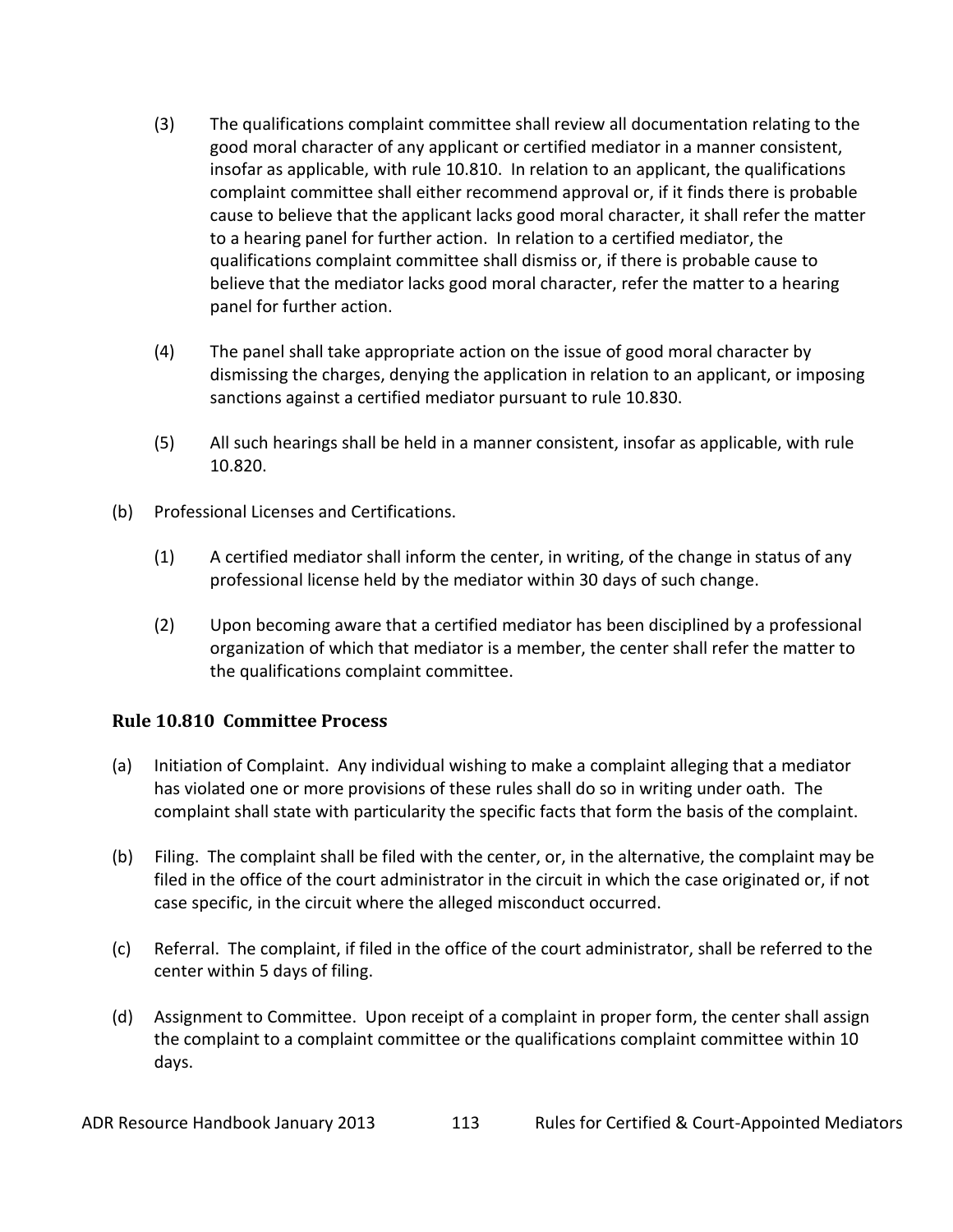- (e) Facial Sufficiency Determination. The complaint committee or the qualifications complaint committee shall convene, either in person or by conference call, to determine whether the allegation(s), if true, would constitute a violation of these rules. If the committee finds a complaint against a certified mediator to be facially insufficient, the complaint shall be dismissed without prejudice and the complainant and the mediator shall be so notified. If the qualifications complaint committee finds a complaint against an applicant to be facially insufficient, the complaint shall be dismissed and the application approved if all other requirements are met. If the complaint is found to be facially sufficient, the committee shall prepare a list of any rule or rules which may have been violated and shall submit such to the center.
- (f) Service. The center shall serve a copy of the list of alleged rule violations prepared by the committee, a copy of the complaint, and a copy of these rules to the mediator or applicant in question. Service on the mediator or applicant shall be made by certified mail addressed to the mediator or applicant at the mediator's or applicant's place of business or residence on file with the center. Mailing to such an address shall constitute service.
- (g) Response. Within 20 days of the receipt of the list of violations prepared by the committee and the complaint, the mediator or applicant shall send a written, sworn response to the center by registered or certified mail. If the mediator or applicant does not respond, the allegations shall be deemed admitted.
- (h) Preliminary Review. Upon review of the complaint and the mediator's or applicant's response, the committee may find that no violation has occurred and dismiss the complaint. The committee may also resolve the issue pursuant to subdivision (j) of this rule.
- (i) Appointment of Investigator. The committee, after review of the complaint and response, may direct the center to appoint an investigator to assist the committee in any of its functions. Such person shall investigate the complaint and advise the committee when it meets to determine the existence of probable cause. In the alternative to appointing an investigator, the committee or any member or members thereof may investigate the allegations, if so directed by the committee chair. Such investigation may include meeting with the mediator, the applicant and the complainant.
- (j) Committee Meeting with the Mediator or Applicant. Notwithstanding any other provision in this rule, at any time while the committee has jurisdiction, it may meet with the complainant and the mediator or applicant, jointly or separately, in an effort to resolve the matter. This resolution may include sanctions if agreed to by the mediator or applicant. If sanctions are accepted, all relevant documentation shall be forwarded to the center. Such conferences shall be in person, by video-conference or teleconference at the discretion of the committee.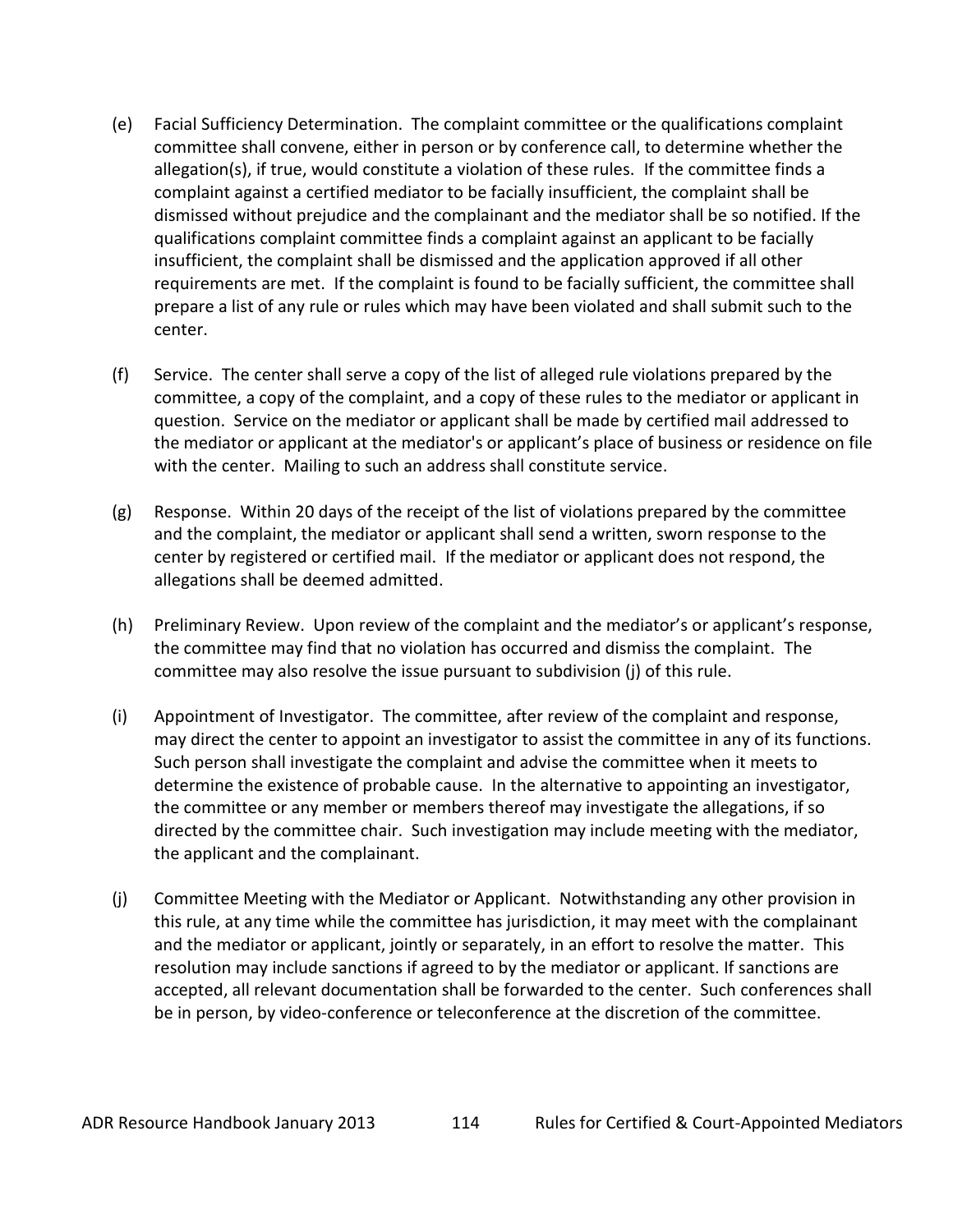- (k) Review. If no other disposition has occurred, the committee shall review the complaint, the response, and any investigative report, including any underlying documentation, to determine whether there is probable cause to believe that the alleged misconduct occurred and would constitute a violation of the rules.
- (l) No Probable Cause. If the committee finds no probable cause, it shall dismiss the complaint and so advise the complainant and the mediator or applicant in writing.
- (m) Probable Cause Found. If probable cause exists, the committee may draft formal charges and forward such charges to the center for assignment to a panel. In the alternative, the committee may decide not to pursue the case by filing a short and plain statement of the reason or reasons for non-referral and so advise the complainant and the mediator or applicant in writing.
- (n) Formal Charges and Counsel. If the committee refers a complaint to the center, the committee shall submit to the center formal charges which shall include a short and plain statement of the matters asserted in the complaint and references to the particular sections of the rules involved. After considering the circumstances of the complaint and the complexity of the issues to be heard, the committee may direct the center to appoint a member of The Florida Bar to investigate and prosecute the complaint. Such counsel may be the investigator appointed pursuant to this rule if such person is otherwise qualified.
- (o) Dismissal. Upon the filing of a stipulation of dismissal signed by the complainant and the mediator with the concurrence of the complaint committee, the action shall be dismissed. If an application is withdrawn by the applicant, the complaint shall be dismissed with or without prejudice depending on the circumstances.

### <span id="page-29-0"></span>**Rule 10.820 Hearing Procedures**

- (a) Assignment to Panel. Upon referral of a complaint and formal charges from a committee, the center shall assign the complaint and formal charges or other matter to a panel for hearing, with notice of assignment to the complainant and the mediator or applicant. No member of the committee shall serve as a member of the panel.
- (b) Hearing. The center shall schedule a hearing not more than 90 days nor less than 30 days from the date of notice of assignment of the matter to the panel. At any time prior to the hearing, the panel may accept an admission to any or all charges and impose sanctions upon the mediator. The panel shall not be required to physically meet in person to accept such admission.
- (c) Dismissal. Upon the filing of a stipulation of dismissal signed by the complainant and the mediator, and with the concurrence of the panel, a complaint shall be dismissed.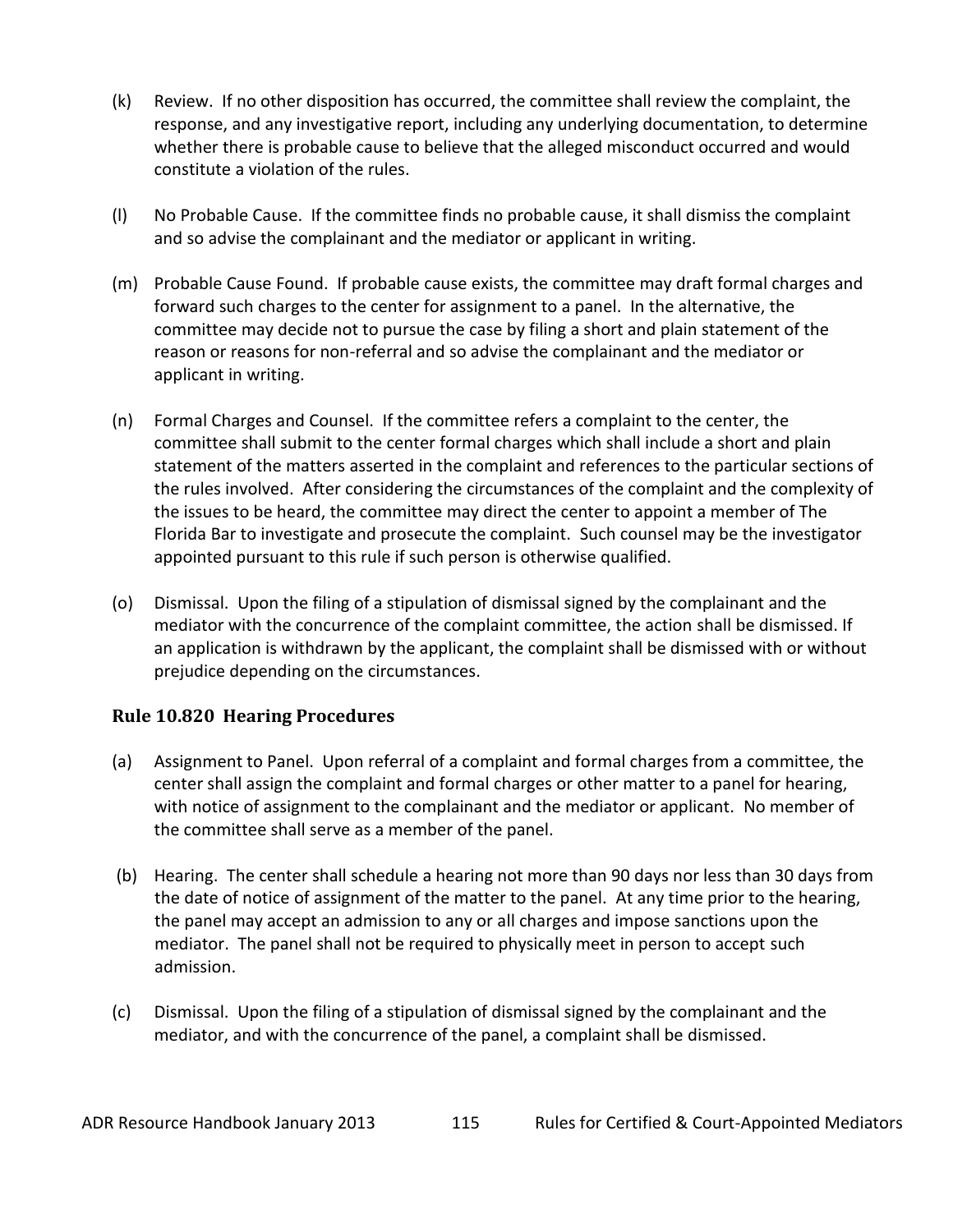- (d) Procedures for Hearing. The procedures for hearing shall be as follows:
	- (1) No hearing shall be conducted without 5 panel members being physically present.
	- (2) The hearing may be conducted informally but with decorum.
	- (3) The rules of evidence applicable to trial of civil actions apply but are to be liberally construed.
	- (4) Upon a showing of good cause to the panel, testimony of any party or witness may be presented over the telephone.
- (e) Right to Defend. A mediator or applicant shall have the right to defend against all charges and shall have the right to be represented by an attorney, to examine and cross-examine witnesses, to compel the attendance of witnesses to testify, and to compel the production of documents and other evidentiary matter through the subpoena power of the panel.
- (f) Mediator or Applicant Discovery. The center shall, upon written demand of a mediator, applicant, or counsel of record, promptly furnish the following: the names and addresses of all witnesses whose testimony is expected to be offered at the hearing, together with copies of all written statements and transcripts of the testimony of such witnesses in the possession of the counsel or the center which are relevant to the subject matter of the hearing and which have not previously been furnished.
- (g) Panel Discovery. The mediator, applicant, or counsel of record shall, upon written demand of the counsel or the center, promptly furnish the following: the names and addresses of all witnesses whose testimony is expected to be offered at the hearing, together with copies of all written statements and transcripts of the testimony of such witnesses in the possession of the mediator, applicant, or counsel of record which are relevant to the subject matter of the hearing and which have not previously been furnished.
- (h) Failure to Appear. Absent a showing of good cause, if the complainant fails to appear at the hearing, the panel may dismiss a complaint for want of prosecution.
- (i) Mediator's or Applicant's Absence. If the mediator or applicant fails to appear, absent a showing of good cause, the hearing shall proceed.
- (j) Rehearing. If the matter is heard in the mediator's or applicant's absence, the mediator or applicant may petition for rehearing, for good cause, within 10 days of the date of the hearing.
- (k) Recording. Any party shall have the right, without any order or approval, to have all or any portion of the testimony in the proceedings reported and transcribed by a court reporter at the party's expense.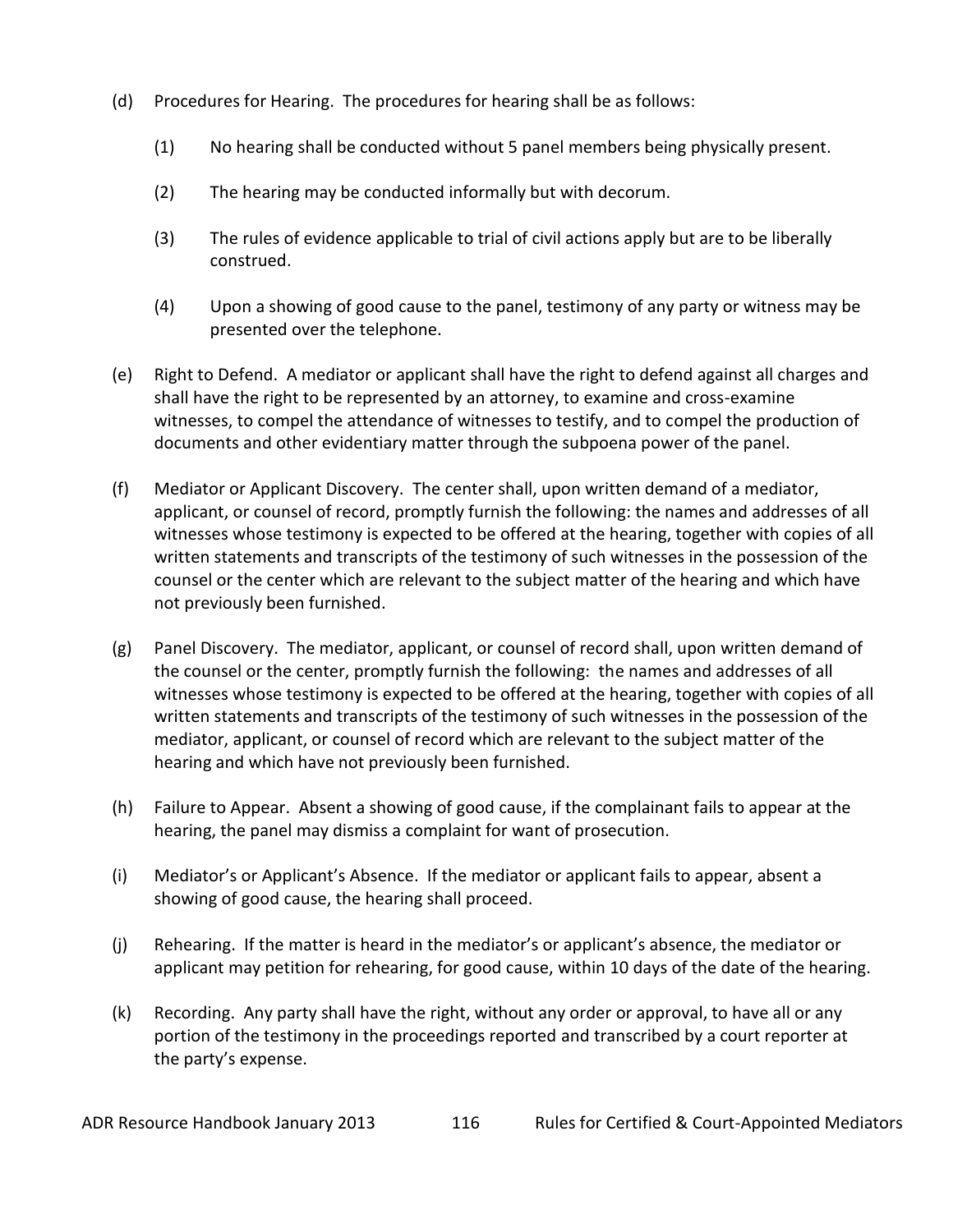- (l) Dismissal. Upon dismissal, the panel shall promptly file a copy of the dismissal order with the center.
- (m) Sanctions. If, after the hearing, a majority of the panel finds that there is clear and convincing evidence to support a violation of the rules, the panel shall impose such sanctions included in rule 10.830 as it deems appropriate and report such action to the center.
- (n) Denial of Application for Certification. If, after a hearing, a majority of the panel finds by the preponderance of the evidence that an applicant should not be certified as a mediator, the panel shall deny the application and report such action to the center.

### <span id="page-31-0"></span>**Rule 10.830 Sanctions**

- (a) Generally. The panel may impose one or more of the following sanctions:
	- (1) Imposition of costs of the proceeding.
	- (2) Oral admonishment.
	- (3) Written reprimand.
	- (4) Additional training, which may include the observation of mediations.
	- (5) Restriction on types of cases which can be mediated in the future.
	- (6) Suspension for a period of up to 1 year.
	- (7) Decertification or, if the mediator is not certified, bar from service as a mediator under Florida Rules of Civil Procedure.
	- (8) Such other sanctions as are agreed to by the mediator and the panel.
- (b) Conviction of Felony. If the panel finds that a certified mediator has a felony conviction, it shall decertify the mediator for a period of not less than two years or until restoration of civil rights, whichever comes later. In order to become a reinstated, such decertified mediator must comply with the requirements of subdivision (h).
- (c) Failure to Comply. If there is reason to believe that the mediator failed to timely comply with any imposed sanction, a hearing shall be held before a panel convened for that purpose within 60 days of the date when the center learned of the alleged failure to comply. The hearing shall also include any additional alleged failures to comply of which the center becomes aware prior to the date of the hearing. The holding of a hearing shall not preclude a subsequent hearing on an alleged failure occurring after the first alleged failure. Any suspension in effect at the time of discovery of the violation by the center shall continue in effect until a decision is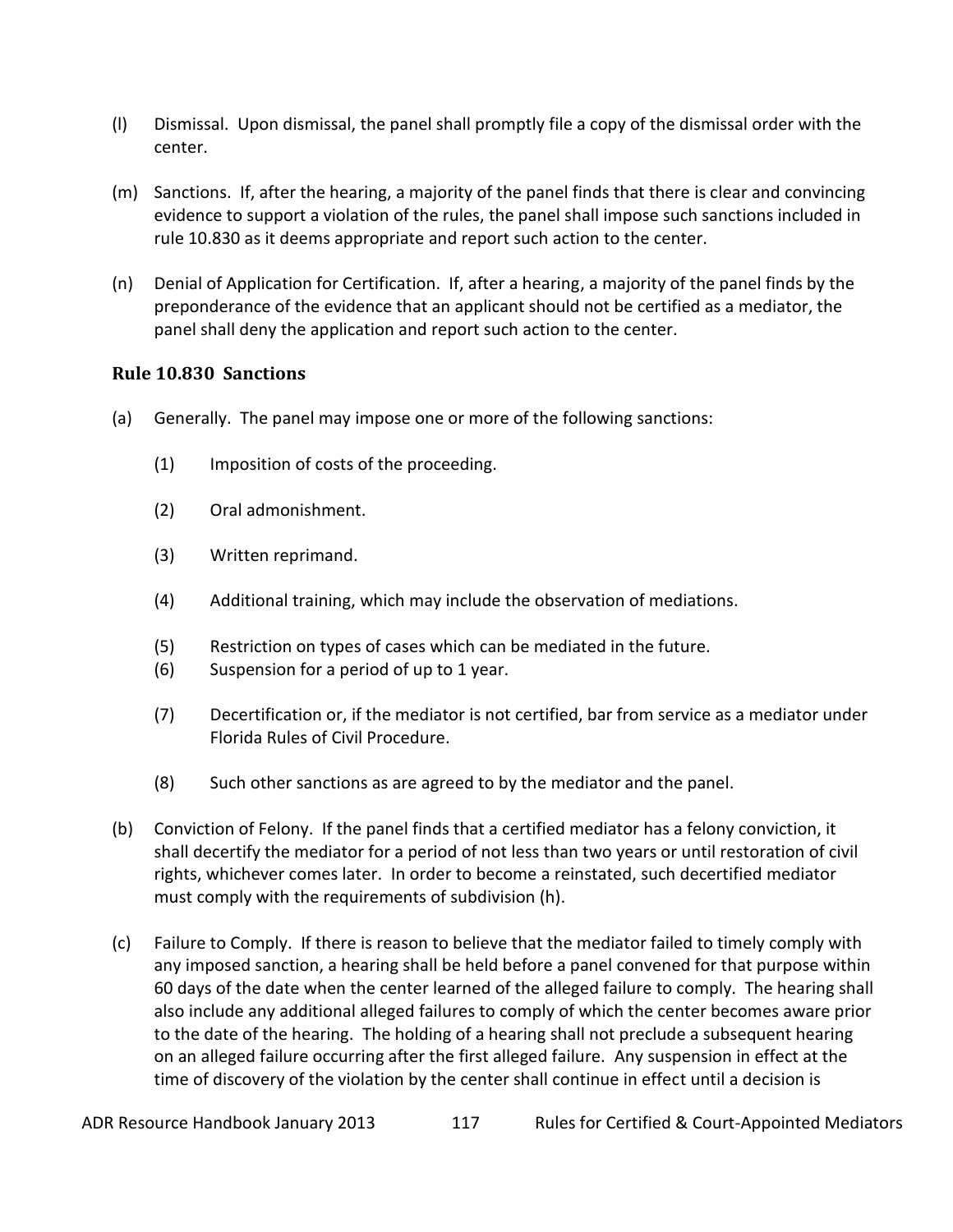reached at the hearing. A finding of the panel that there was a willful failure to substantially comply with any imposed sanction shall result in the decertification of the mediator.

- (d) Decertified Mediators. If a mediator has been decertified or barred from service pursuant to these rules, the mediator shall not thereafter be certified or assigned to mediate a case pursuant to court rule or be designated as mediator pursuant to court rule unless reinstated.
- (e) Decision to be Filed. Upon making a determination that discipline is appropriate, the panel shall promptly file with the center a copy of the decision including findings and conclusions certified by the chair of the panel. The center shall promptly mail to all parties notice of such filing, together with a copy of the decision.
- (f) Notice to Circuits. The center shall notify all circuits of any mediator who has been decertified or suspended unless otherwise ordered by the Supreme Court of Florida.
- (g) Publication. Upon the imposition of sanctions, the center shall publish the name of the mediator, a short summary of the rule or rules which were violated, the circumstances surrounding the violation, and any sanctions imposed.
- (h) Reinstatement after Suspension. Except if inconsistent with rule 10.110, a mediator who has been suspended shall be reinstated as a certified mediator upon the expiration of the imposed or accepted suspension period and satisfaction of any addition renewal obligations.
- (i) Reinstatement after Decertification. Except if inconsistent with rule 10.110, a mediator who has been decertified may be reinstated as a certified mediator. Except as otherwise provided in the decision of the panel, no application for reinstatement may be tendered within 2 years after the date of decertification. The reinstatement procedures shall be as follows:
	- (1) A petition for reinstatement, together with 6 copies, shall be made in writing, verified by the petitioner, and filed with the center.
	- (2) The petition for reinstatement shall contain:
		- (A) the name, age, residence, and address of the petitioner;
		- (B) the offense or misconduct upon which the decertification was based, together with the date of such decertification; and
		- (C) a concise statement of facts claimed to justify reinstatement as a certified mediator.
	- (3) The center shall refer the petition for reinstatement to a hearing panel in the appropriate division for review.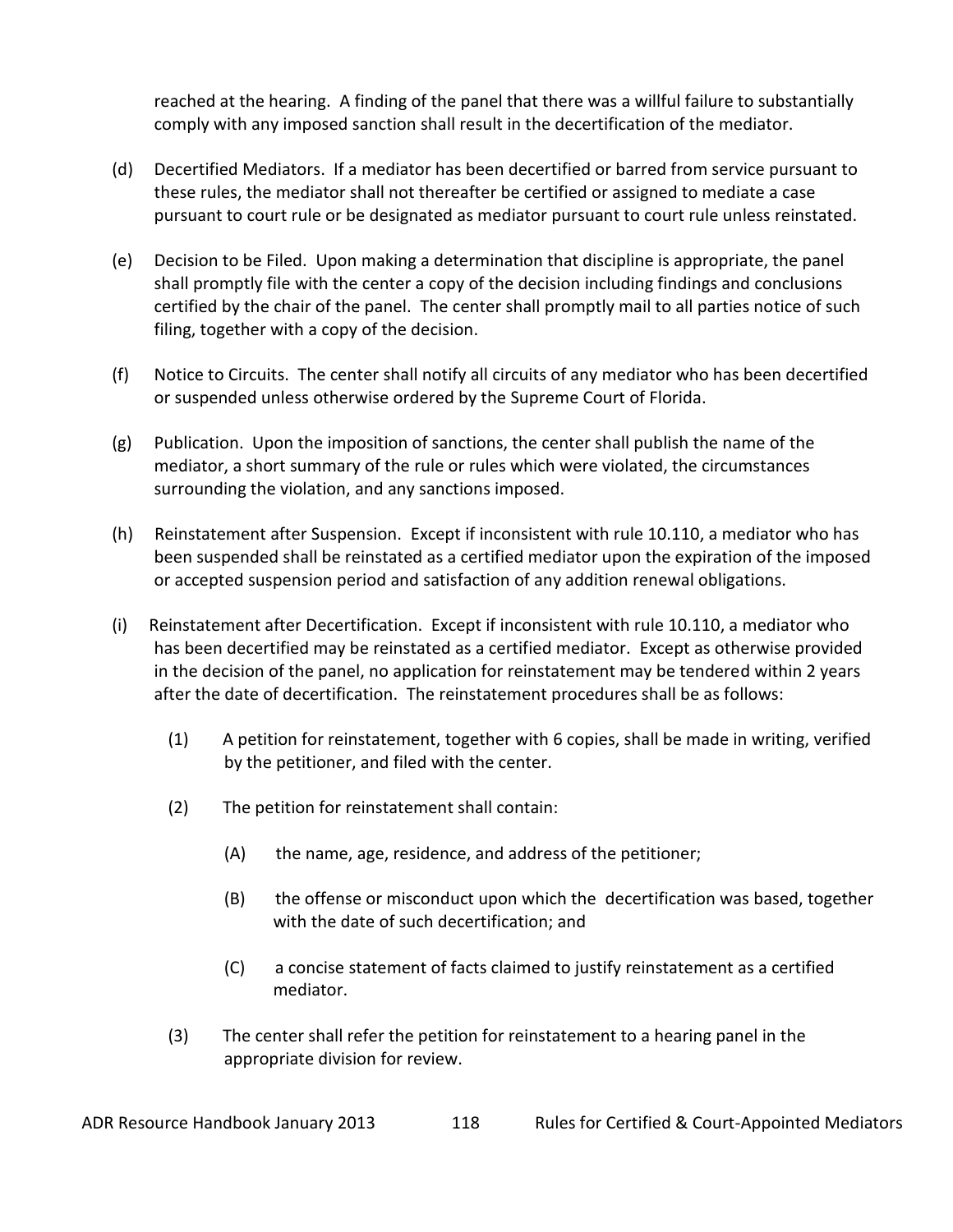(4) The panel shall review the petition and, if the petitioner is found to be unfit to mediate, the petition shall be dismissed. If the petitioner is found fit to mediate, the panel shall notify the center and the center shall reinstate the petitioner as a certified mediator contingent on the petitioner's completion of a certified mediation training program of the type for which the petitioner seeks to be reinstated. Successive petitions for reinstatement based upon the same grounds may be reviewed without a hearing.

#### <span id="page-33-0"></span>**Rule 10.840 Subpoenas**

- (a) Issuance. Subpoenas for the attendance of witnesses and the production of documentary evidence for discovery and for the appearance of any person before a complaint committee, a panel, or any member thereof, may be issued by the chair of the complaint committee or panel or, if the chair of the panel is absent, by the vice-chair. Such subpoenas may be served in any manner provided by law for the service of witness subpoenas in a civil action.
- (b) Failure to Obey. Any person who, without adequate excuse, fails to obey a duly served subpoena may be cited for contempt of the committee or panel in accordance with rule 10.740.

#### <span id="page-33-1"></span>**Rule 10.850 Confidentiality**

- (a) Generally. Until sanctions are imposed, whether by the panel or upon agreement of the mediator, all proceedings shall be confidential. After sanctions are imposed by a panel or an application is denied, all documentation including and subsequent to the filing of formal charges shall be public with the exception of those matters which are otherwise confidential under law or rule of the supreme court, regardless of the outcome of any appeal. If a consensual agreement is reached between a mediator and a complaint committee, only the basis of the complaint and the agreement shall be released to the public.
- (b) Witnesses. Each witness in every proceeding under these disciplinary rules shall be sworn to tell the truth and not disclose the existence of the proceeding, the subject matter thereof, or the identity of the mediator until the proceeding is no longer confidential under these disciplinary rules. Violation of this oath shall be considered an act of contempt of the complaint committee or the panel.
- (c) Papers to be Marked. All notices, papers, and pleadings mailed prior to formal charges being filed shall be enclosed in a cover marked "confidential."
- (d) Breach of Confidentiality. Violation of confidentiality by a member of the board shall subject the member to removal by the chief justice of the Supreme Court of Florida.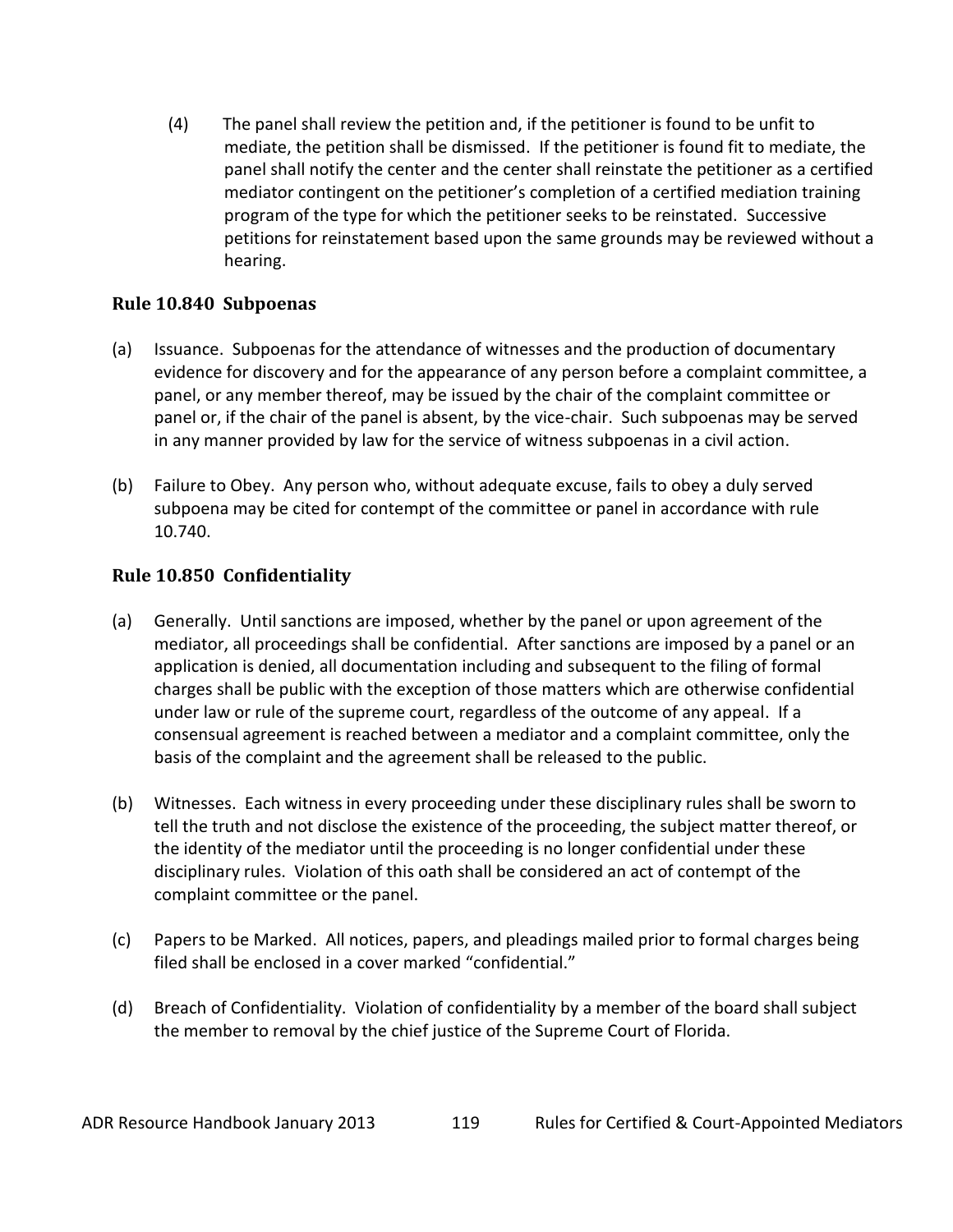1995 Revision. The Committee believed the rule regarding confidentiality should be amended in deference to the 1993 amendment to section 44.102, Florida Statutes that engrafted an exception to the general confidentiality requirement for all mediation sessions for the purpose of investigating complaints filed against mediators. Section 44.102(4) specifically provides that "the disclosure of an otherwise privileged communication shall be used only for the internal use of the body conducting the investigation" and that "[Prior] to the release of any disciplinary files to the public, all references to otherwise privileged communications shall be deleted from the record."

These provisions created a substantial potential problem when read in conjunction with the previous rule on confidentiality, which made public all proceedings after formal charges were filed. In addition to the possibly substantial burden of redacting the files for public release, there was the potentially greater problem of conducting panel hearings in such a manner as to preclude the possibility that confidential communications would be revealed during testimony, specifically the possibility that any public observers would have to be removed prior to the elicitation of any such communication only to be allowed to return until the next potentially confidential revelation. The Committee believes that under the amended rule the integrity of the disciplinary system can be maintained by releasing the results of any disciplinary action together with a redacted transcript of panel proceedings, while still maintaining the integrity of the mediation process.

2008 Revision. The recent adoption of the Florida Mediation Confidentiality and Privilege Act, sections 44.401 - 44.406, Florida Statutes, renders the first paragraph of the 1995 Revision Committee Notes inoperative. The second paragraph explains the initial rationale for the rule, which is useful now from a historical standpoint.

### <span id="page-34-0"></span>**Rule 10.860 Interested Party**

A mediator is disqualified from serving on a committee or panel proceeding involving the mediator's own discipline or decertification.

## <span id="page-34-1"></span>**Rule 10.870 Disqualification of Members of a Panel or Committee**

- (a) Procedure. In any case, any party may at any time before final disciplinary action show by a suggestion filed in the case that a member of the board before which the case is pending, or some person related to that member, is a party to the case or is interested in the result of the case or that the member is related to an attorney or counselor of record in the case or that the member is a material witness for or against one of the parties to the case.
- (b) Facts to be Alleged. A motion to disqualify shall allege the facts relied on to show the grounds for disqualification and shall be verified by the party.
- (c) Time for Motion. A motion to disqualify shall be made within a reasonable time after discovery of the facts constituting grounds for disqualification.

ADR Resource Handbook January 2013 120 Rules for Certified & Court-Appointed Mediators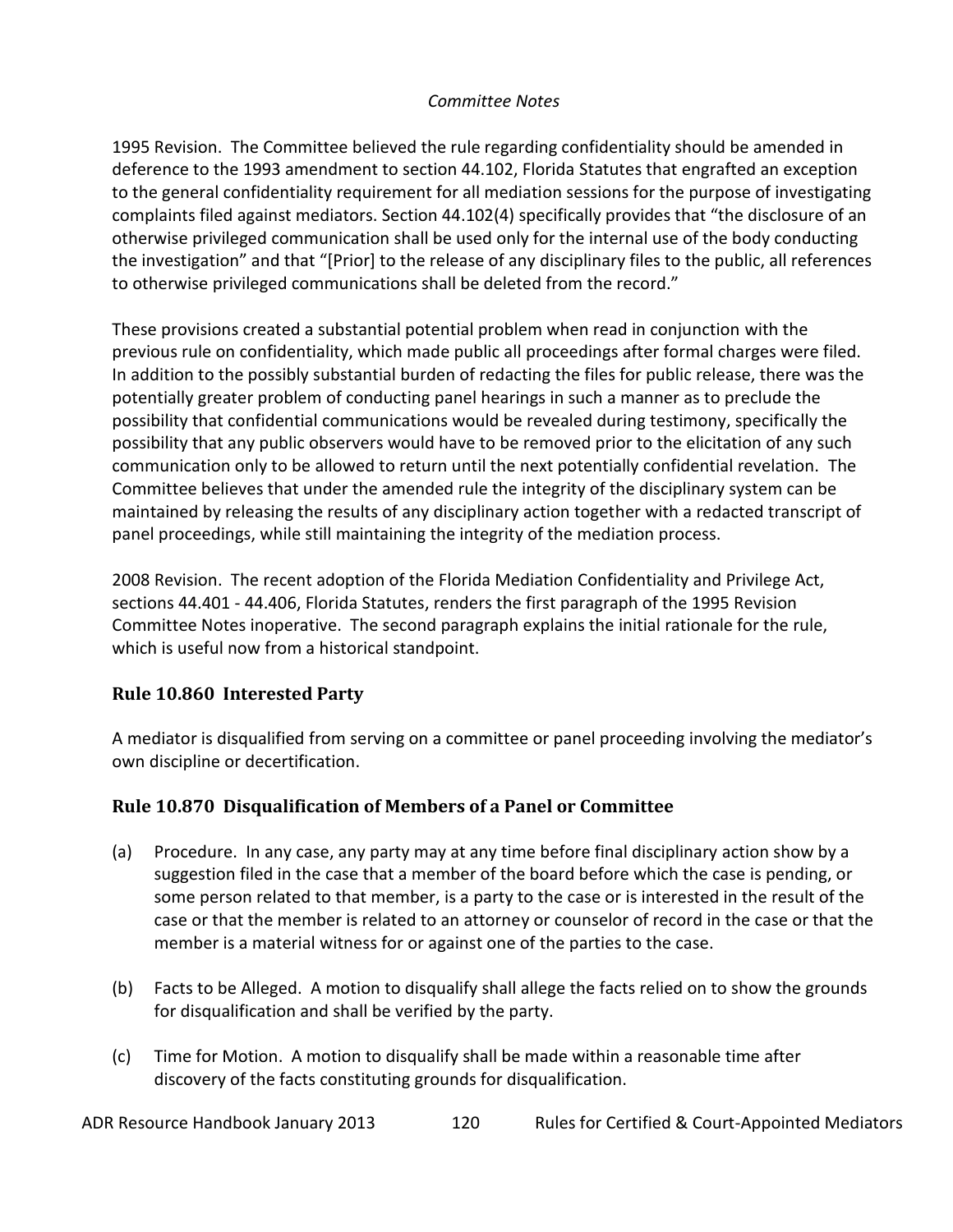- (d) Action by Chair. The chair of the appropriate committee or panel shall determine only the legal sufficiency of the motion. The chair shall not pass on the truth of the facts alleged. If the motion is legally sufficient, the chair shall enter an order of disqualification and the disqualified committee or panel member shall proceed no further in the action. In the event that the chair is the challenged member, the vice-chair shall perform the acts required under this subdivision.
- (e) Recusals. Nothing in this rule limits a board member's authority to enter an order of recusal on the board member's own initiative.
- (f) Replacement. The center shall assign a board member to take the place of any disqualified or recused member.
- (g) Qualifications. Each assignee shall have the same qualifications as the disqualified or recused member.

### <span id="page-35-0"></span>**Rule 10.880 Supreme Court Chief Justice Review**

- (a) Right of Review. Any mediator or applicant found to have committed a violation of these rules or otherwise sanctioned by a hearing panel shall have a right of review of that action. Review of this type shall be by the chief justice of the Supreme Court of Florida or by the chief justice's designee. A mediator shall have no right of review of any resolution reached under rule 10.810(j).
- (b) Rules of Procedure. The Florida Rules of Appellate Procedure, to the extent applicable and except as otherwise provided in this rule, shall control all appeals of mediator disciplinary matters.
	- (1) The jurisdiction to seek review of disciplinary action shall be invoked by submitting an original and one copy of a Notice of Review of Mediator Disciplinary Action to the chief justice within 30 days of the panel's decision. A copy shall also be provided to the Center.
	- (2) The notice of review shall be substantially in the form prescribed by rule 9.900(a), Florida Rules of Appellate Procedure. A copy of the panel decision shall be attached to the notice.
	- (3) Appellant's initial brief, accompanied by an appendix as prescribed by rule 9.220, Florida Rules of Appellate Procedure, shall be served within 30 days of submitting the notice of review. Additional briefs shall be served as prescribed by rule 9.210, Florida Rules of Appellate Procedure.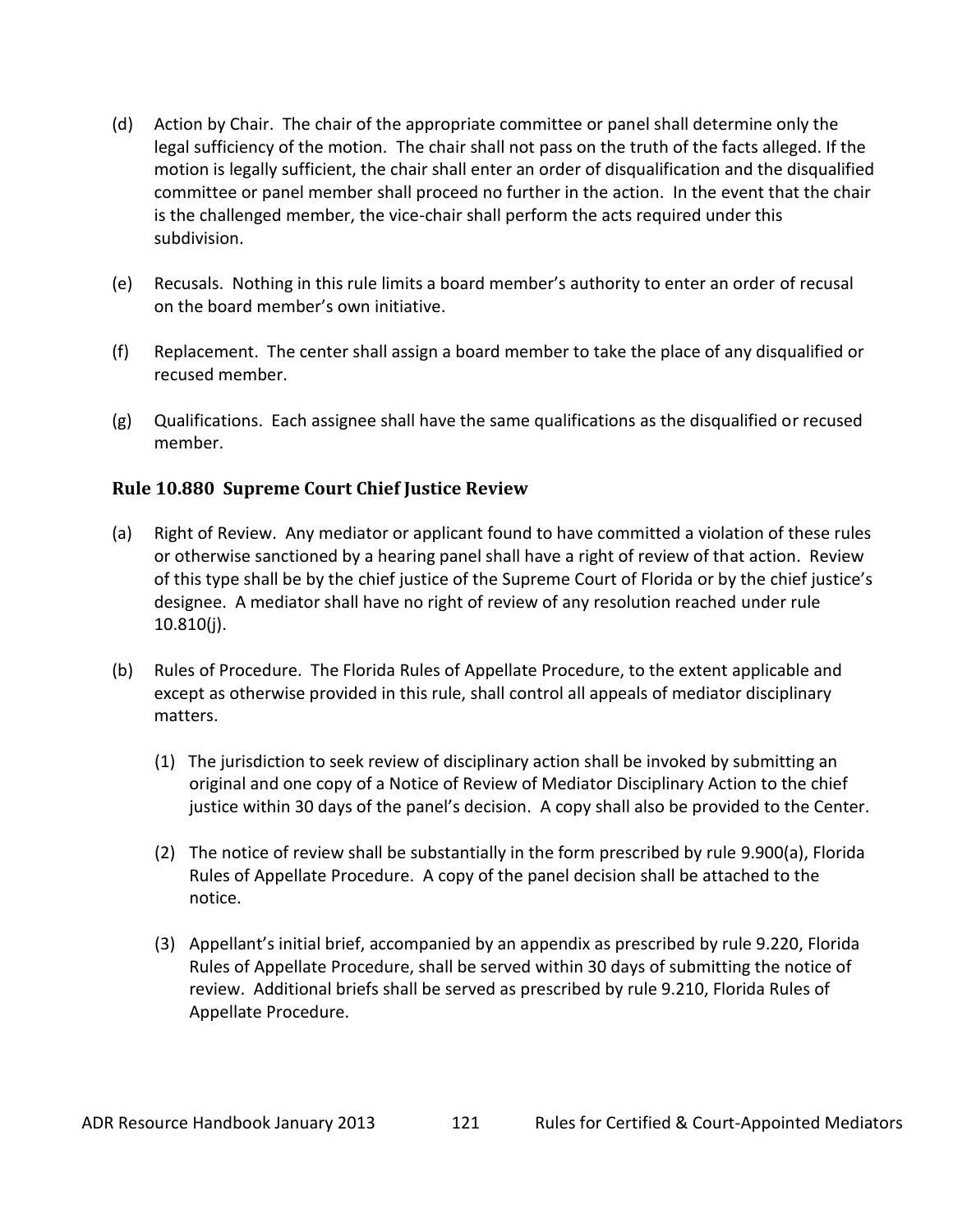(c) Standard of Review. The review shall be conducted in accordance with the following standard of review:

(1) The chief justice or designee shall review the findings and conclusions of the panel using a competent substantial evidence standard, neither reweighing the evidence in the record nor substituting the reviewer's judgment for that of the panel.

(2) Decisions of the chief justice or designee shall be final upon issuance of a mandate under rule 9.340, Florida Rules of Appellate Procedure.

### <span id="page-36-0"></span>**Rule 10.900 Mediator Ethics Advisory Committee**

- (a) Scope and Purpose. The Mediator Ethics Advisory Committee shall provide written advisory opinions to mediators subject to these rules in response to ethical questions arising from the Standards of Professional Conduct. Such opinions shall be consistent with supreme court decisions on mediator discipline.
- (b) Appointment. The Mediator Ethics Advisory Committee shall be composed of 9 members, 3 from each geographic division served by the Mediator Qualifications Board. No member of the Mediator Qualifications Board shall serve on the committee.
- (c) Membership and Terms. The membership of the committee shall be composed of 1 county mediator, 1 family mediator, and 1 circuit mediator from each division and shall be appointed by the chief justice. At least one of the 9 members shall also be a certified dependency mediator, and at least one of the 9 members shall also be a certified appellate mediator. All appointments shall be for 4 years. No member shall serve more than 2 consecutive terms. The committee shall select 1 member as chair and 1 member as vice-chair.
- (d) Meetings. The committee shall meet in person or by telephone conference as necessary at the direction of the chair to consider requests for advisory opinions. A quorum shall consist of a majority of the members appointed to the committee. All requests for advisory opinions shall be in writing. The committee may vote by any means as directed by the chair.
- (e) Opinions. Upon due deliberation, and upon the concurrence of a majority of the committee, the committee shall render opinions. A majority of all members shall be required to concur in any advisory opinion issued by the committee. The opinions shall be signed by the chair, or vice-chair in the absence of the chair, filed with the Dispute Resolution Center, published in the Dispute Resolution Center newsletter, and be made available upon request.
- (f) Effect of Opinions. While reliance by a mediator on an opinion of the committee shall not constitute a defense in any disciplinary proceeding, it shall be evidence of good faith and may be considered by the board in relation to any determination of guilt or in mitigation of punishment.